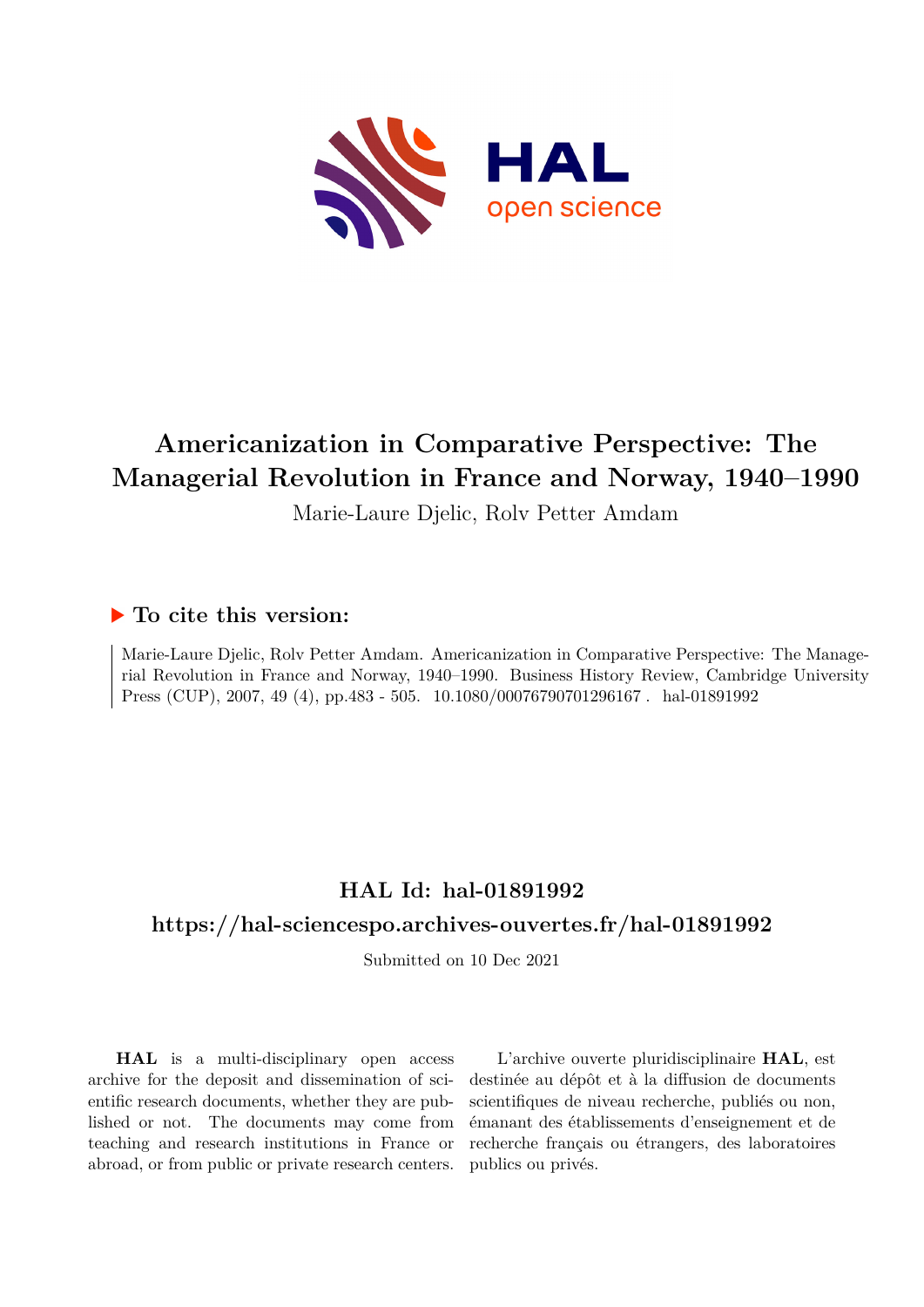# Americanization in Comparative Perspective: The Managerial Revolution in France and Norway, 1940–1990 Marie-Laure Djelic and Rolv Petter Amdam

This article proposes a comparative account of the progress of the managerial revolution in France and Norway over the post-World War Two period. This account is set and framed within theoretical discussions on and around 'Americanization'. We argue that in both the French and Norwegian cases the managerial revolution has been closely tied to a process of Americanization that has had an impact on economic institutions, organizations and philosophy. The process of Americanization has to be contextualized for each of those two countries. The nature of the process has also evolved considerably over time – from 1945 to today. Hence, we propose that the progress of the managerial revolution in France and Norway could be looked at as a non-linear process, albeit with a deep structural logic.

Keywords: Managerial Revolution; Americanization; Norway; France

#### Introduction

In The Visible Hand (1977), his seminal work on the managerial revolution in American business, Alfred D. Chandler, Jr. conveyed the sense of a complex phenomenon. In the United States, the managerial revolution was historically more than just 'the separation of ownership from control' as the latter was tightly linked also to organizational, legal and institutional transformations. We start, in this paper, from such a broad understanding of the managerial revolution. From the American experience, we identify five other dimensions of change that relate to the 'separation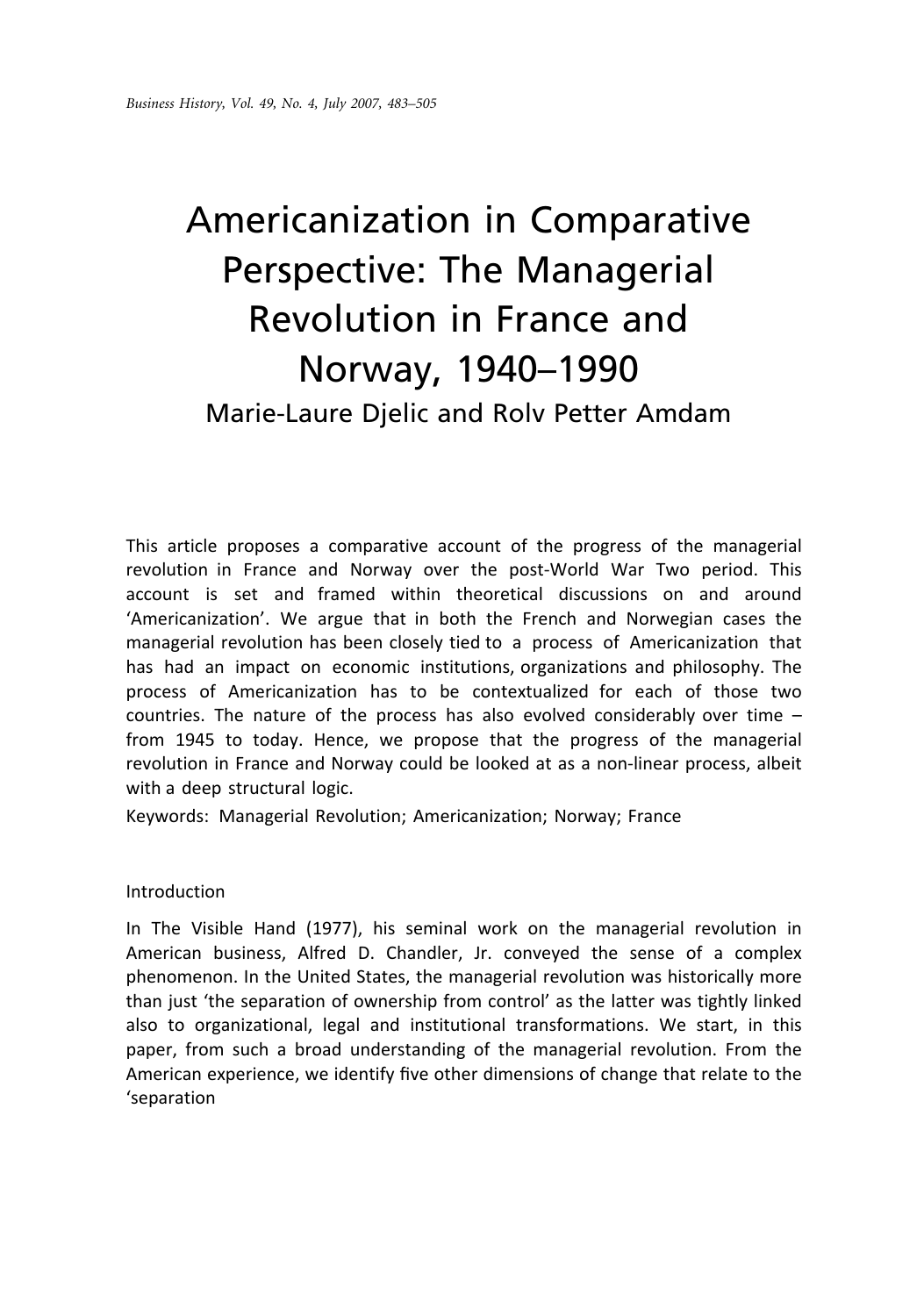of ownership and control'. It is this constellation of six dimensions, we propose, that constitutes historically the managerial revolution in the United States.

We suggest using this constellation as an 'ideal-type' to approach the managerial revolution in other countries.<sup>1</sup> Historically, this is legitimate. Since the end of World War Two, the peculiar type of capitalism pioneered in the United States has strongly influenced both directly and indirectly the reconstruction and transformation of a number of national economies.<sup>2</sup> Outside the United States, the managerial revolution thus resonates in part with debates around the notion of Americanization.

This article proposes a comparative study of the managerial revolution in France and Norway in the post-World War Two period. We look at 'managerialization' in those two countries within the frame of Americanization. As a complex phenomenon, the managerial revolution has several dimensions. It has also evolved through time and so has the nature of American influence. In fact, Americanization should be seen as a process with different stages and evolving logics. Such a conception allows us to account for the simultaneity of a general and common direction towards the ideal-type of 'managerialization' and embedded interpretations, local variations and contextual limits.

France and Norway are well suited for such a comparison. During the second part of the twentieth century, both countries changed quite significantly with regard to the six dimensions of our constellation. When we compare the data, we identify two tendencies, partly contradictory. First, we find common trends in the transformation – larger size of productive entities, rationalization of internal organization, evolution of ownership structures from personal forms towards a mixture of state and public ownership (joint stock corporations), slow but progressive transformation of the competitive landscape towards oligopolistic competition and a disappearance of cartels, a progress of professional management. All those transformations point towards and participate in a managerial revolution. Second, however, we find also a number of differences in the ways in which those transformations came about in each country and have embedded themselves and been interpreted locally.

What we find is neither an easy convergence towards managerial capitalism nor the simple perpetuation of national peculiarities. Rather, we point to a combination of convergent pressures and distinct paths. We document a common tendency towards an ideal-type of 'managerialization' that was pioneered early on in the United States. But we also show that the move in that direction and the resulting transformations reflect embedded interpretations, variations and limits.

#### Managerial Revolution and Americanization

There are two main ways to account for convergence of practices, structures or ideas – even if only partial – and increasing similarities across national borders. The first is through an evolutionary or ''modernization'' kind of argument. Transformations take place in a parallel and disconnected manner in each country. However, since they are brought about by common technological and market pressures,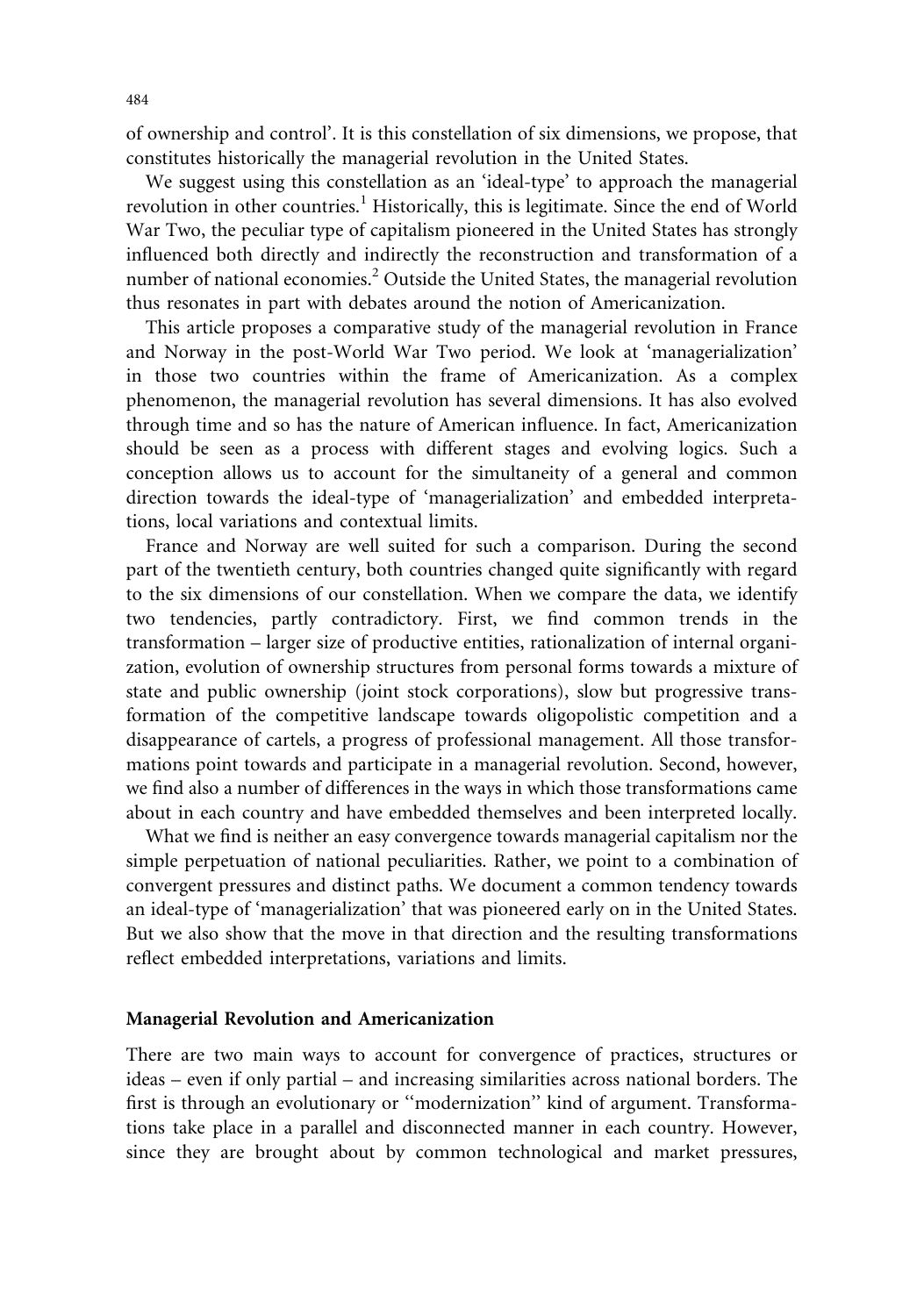transformations go in the same direction and generate partial convergence in time. This type of argument has been dominant in economics and business studies in general throughout the twentieth century. It often comes together with a belief in progress and in the existence of 'best practices'.<sup>3</sup>

A second way to explain partial convergence is through a diffusionist argument. Practices, structures or ideas come to resemble each other across countries due to the emergence and increasing density of channels allowing and stimulating processes of transfer, diffusion, imitation or normative alignment.<sup>4</sup> The consequences of such processes are not necessarily progress or 'best practices' and from that perspective economic, political and social logics tend to be closely intertwined. Over the past ten years or so, the diffusionist argument has come to find a new youth in economic sociology, history and business studies – with a focus on the United States as a key purveyor of models particularly since  $1945$ <sup>5</sup> In particular, we have seen a multiplication of studies looking at the context, the processes and limits of the transfer of the peculiar form of American capitalism and of its characteristic managerial revolution.<sup>6</sup>

#### The Managerial Revolution in the United States – Towards an Ideal Type

Around the turn of the twentieth century, American capitalism went through a major transformation. Some have insisted upon the emergence and spread of the corporation as a structuring dimension of that revolution.7 Others have looked at the size of firms and at the organization of work as essential.<sup>8</sup> Others, finally, have focused on the managerial dimension.<sup>9</sup> We argue that all those dimensions and a few others participate in the same process of transformation of American capitalism and need to be considered all together. We identify in fact a constellation of six key dimensions. Those dimensions have emerged historically in the United States in quite unique circumstances and sometimes even in unexpected ways.<sup>10</sup>

First, we find the large capital-intensive firm.<sup>11</sup> Second, together with the large size of key players, we point to an oligopolistic understanding of competition policed by antitrust regulation.<sup>12</sup> Third, the constitution of large firms was made possible by and required a change in legal status. The joint stock corporation with dispersed ownership became quite common in American capitalism.<sup>13</sup> Fourth, those joint stock corporations were listed on stock exchanges where they found a large share of the vast capital they required.<sup>14</sup> Fifth, those corporations also soon came to be ruled by professional managers, whose legitimacy did not reside in ownership rights.<sup>15</sup> Sixth, the separation between ownership and the everyday handling of company affairs turned out to be a major revolution. It triggered the emergence of a profession – management – and the structuring of an organizational field around that profession.<sup>16</sup>

The six dimensions of our constellation are brought together in Figure 1, pointing towards our ideal-typical definition of the managerial revolution. The sense that those six dimensions fit together is mostly a post hoc reconstruction. Historically,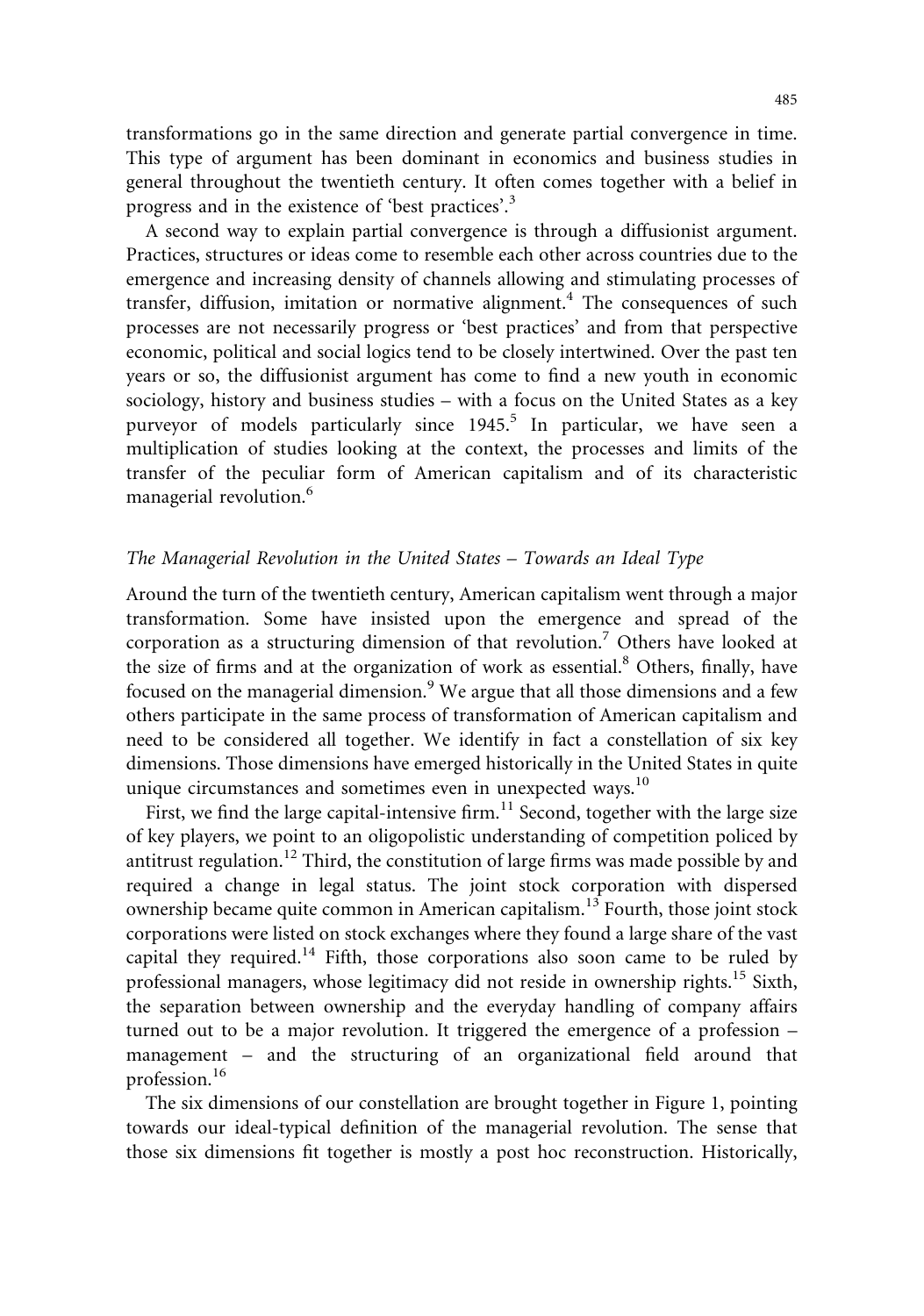



emergence was messy, cumulative and progressive but also partly accidental and unexpected. Still, those dimensions articulate in retrospect to shape a 'constellation', reinforcing and stabilizing each other. We choose the term 'constellation' rather than 'system' to convey the idea of flexibility. Depending upon the way in which we look at a constellation, we will not see exactly the same thing – some stars will be brighter, others may be hidden. This was precisely what happened after the end of World War Two, when the peculiar form of American capitalism increasingly came to be seen as a referent, if not a model, particularly in Europe.17 Europeans picked and chose amongst those dimensions, reinterpreting them in the process sometimes quite significantly. The order in which those dimensions were picked up and the characteristics of the transfer or ''Americanization'' process also differed markedly. We do not want to imply, however, a shopping list type of argument. A constellation has systemic properties even if flexible ones. And we propose that the institutionalization of one or two dimensions creates path dependencies and has a tendency to stimulate the transfer and adoption of other dimensions.

#### Americanization and its Debates

Americanization is a catchword that in itself says little. The term has often been used to talk about the transformation of European national economies after World War Two, suggesting the influence of American capitalism – both as a powerful actor on the world economic scene and as a striking exemplar or model. More recently, the term has also been attached to discussions on and around globalization and/or Europeanization.<sup>18</sup> On the whole, Americanization is taken to refer to many different things, some of which are in contradiction with the others. We identify here four important debates, tracing for each conflicting claims and arguments.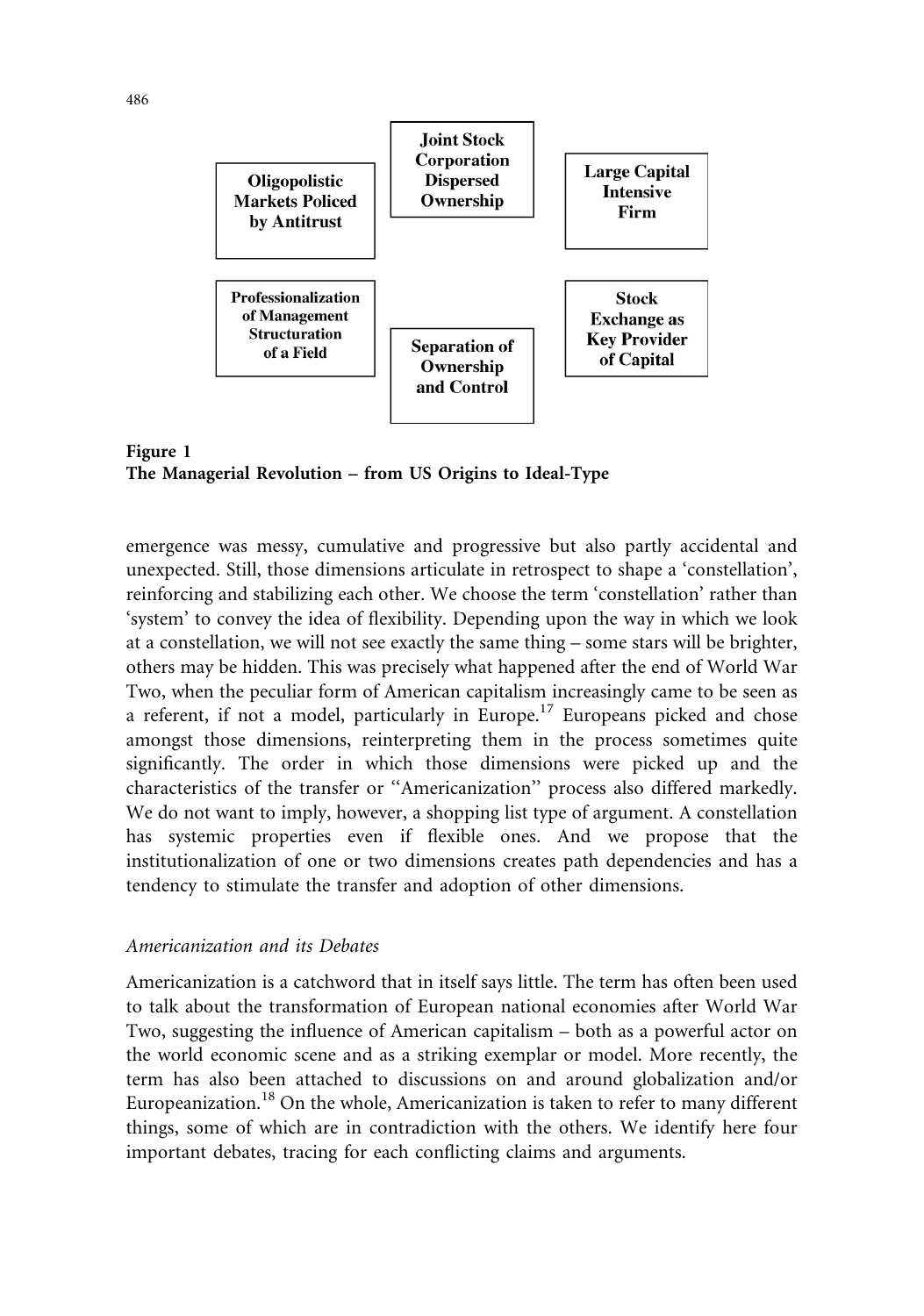The term 'Americanization' points to the United States as a purveyor of models. Here lies a first important point of debate: can we really identify American models? On one side of the argument, the size of the United States and the variety that characterizes this country make it difficult to identify uncontested American 'models' – be they models of firm structure, corporate governance or management practices. On the other side, we find the claim that beyond undeniable diversity and variety, the American economy has historically exhibited a number of unique features. When brought together, those features outline and point to an ideal-typical model that may not fit all empirical observations of the American economic reality but expresses some of its key facets. Another dimension of that debate has to do with what we mean exactly by 'models'. Do we imply tightly coupled systems where the transfer of one feature cannot be successful without the transfer of another or may even determine that second-order transfer? Are we closer to the idea of a disorderly and loosely coupled shopping list from where one could easily pick, choose, drag or drop?<sup>19</sup>

A second point of debate is that of the relevant time period to consider. Historians have often started with the post-World War Two period. Obvious and direct American involvement, at the time, in the affairs of a number of countries suggested that this period was indeed a crucial one for Americanization. In the 1980s, this view came to be contested. The argument was that in spite of huge efforts, the attempted transfer had little measurable impact during the late 1940s and the 1950s. Even when there had been some transfer of technology and managerial practice, this had not changed, in depth, the local patterns of production, consumption, elite reproduction or capital mobilization.<sup>20</sup> There was also a sense that some of the transformations were linked to a period of exceptionally strong coercive power for the United States, in particular in relation to Germany or Japan. Hence, some of those changes were reversed after that power had started to fade.<sup>21</sup> Other scholars have suggested that Americanization did happen but only later, in the 1960s and 1970s, during the period of the 'American challenge'.<sup>22</sup>

Debates about time frame are closely related to a third set of discussions around actors, channels and mechanisms of transfer. Thinking about Americanization during the late 1940s and 1950s generally comes together with a focus on the strong role of public and semi-public actors. The usual suspects in the process of Americanization during that period were seen to be Marshall Plan-related institutions and actors but also American occupation authorities in Germany or in Japan, European and Japanese public and semi-public counterparts to these American institutions as well as emergent international institutions. The main mechanisms at work in the transfer and diffusion of American models to other countries were seen to be direct imitation and/or naked coercion. Once we turn to the period of the 'American challenge' in the 1960s, the role of private actors becomes much more important. Americanization emerges then as a process that links private American actors – firms and service providers engaged on an internationalization path – directly to European private actors, in particular companies or industries.23 Diffusion and transfer then take place for the most part through mimetic types of mechanisms and increasingly through normative alignment.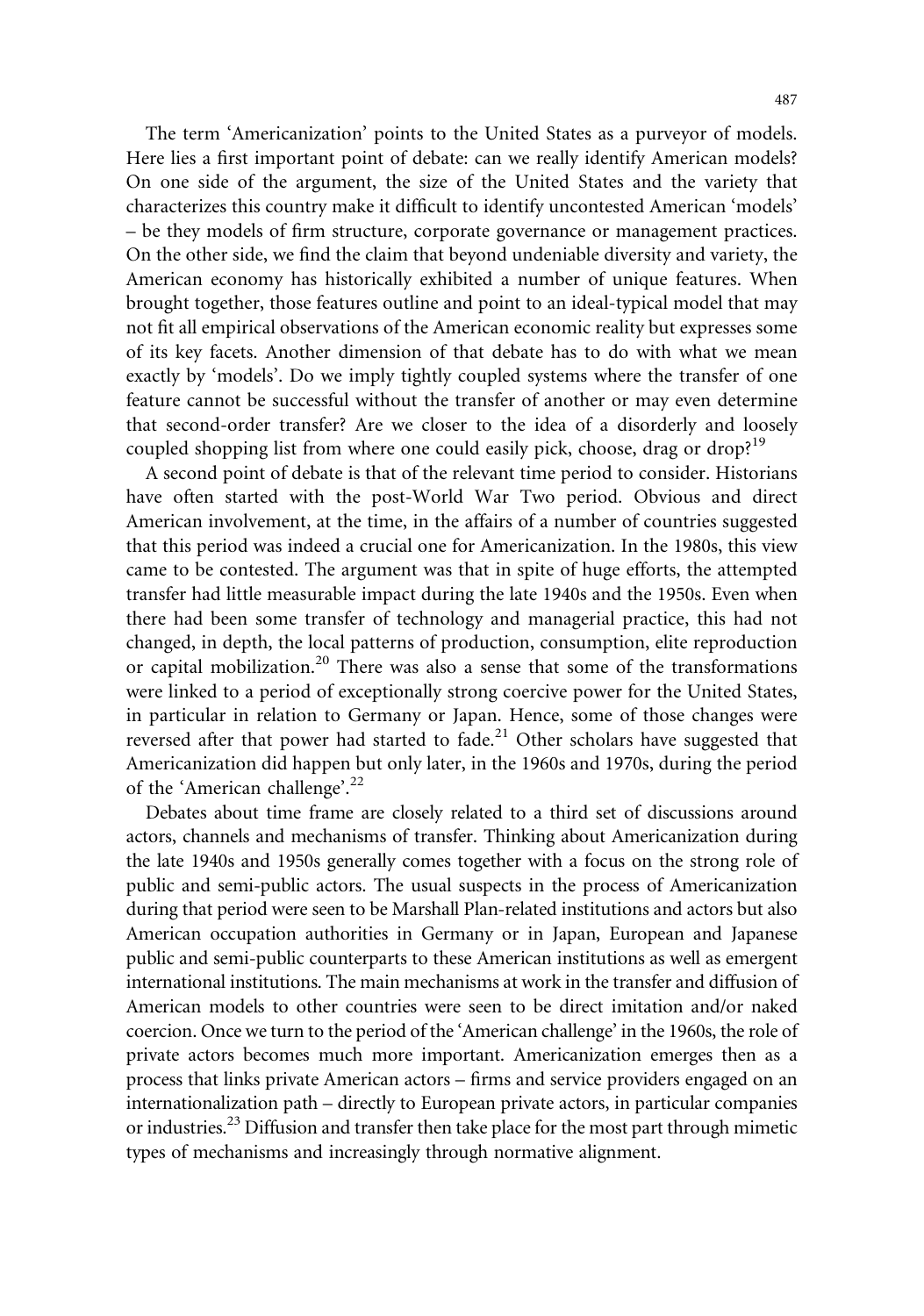A fourth point of debate has to do with the extent and impact of diffusion. What gets transferred – a label, formal principles or real practices and tacit knowledge? Evolutionary and modernization arguments have a tendency to predict outright convergence, ultimately, of economic structures, business models and even practices. Diffusionist arguments on the whole and Americanization arguments in particular allow for more nuanced outcomes where converging trends interact with local patterns and differences. Generally, processes of diffusion are associated in those arguments with processes of translation, adaptation, hybridization. Americanization accounts differ, however, in that they do not grant the same degree of resilience to local patterns and allow for more or less radical processes of translation and hybridization. At one extreme, the process of transfer and diffusion is so closely checked by local patterns and legacies that ultimately it has practically no impact. $^{24}$ National path dependencies absorb pressure for change, leading to the persistence of nationally divergent patterns and systems. On the other side, translation and hybridization take place but the diffusion process is having an impact nevertheless as reflected over time in converging trends that cross over national boundaries.<sup>25</sup>

#### Americanization as a Process

Our perspective on Americanization tends to neutralize a number of those debates. First, we argue that Americanization should not be conceived of in reference to past moments and closed-off historical periods. Rather, Americanization should be seen as a process which is still very much open-ended. In Both France and Norway there were a few episodes of attempted partial Americanization during the inter-war period<sup>26</sup> but we see the process as really starting after 1945.

This process is still in the making, we claim, although it should not be conceived as a smooth and uncontested evolution from 1945 to the beginning of the twenty-first century. Instead, we argue that Americanization happens through a series of successive and complementary phases that follow upon and articulate with each other during the second half of the twentieth century. Altogether, those phases or periods reveal and express the same directionality, a deep trend or long cycle. Each of those phases, however, has quite distinct characteristics. We outline those differences and go through the distinct periods of Americanization in the discussion section below.

By developing this notion of Americanization as a process, we want to underscore that the successive periods combine and interplay with each other; that they are complementary and reinforce each other. Even if we consider only two periods, the 1940s–1950s and the 'American Challenge', we can show an articulation. The former period laid the groundwork upon which the latter would build – and without that early groundwork, building would have been less easy if not impossible. If we bring together these two periods and insist upon their complementarities and their significance when combined, the picture that emerges is as follows. Public and semipublic actors seem to be stimulating the process of Americanization, even though the impact of their intervention may not be felt right away. Private actors then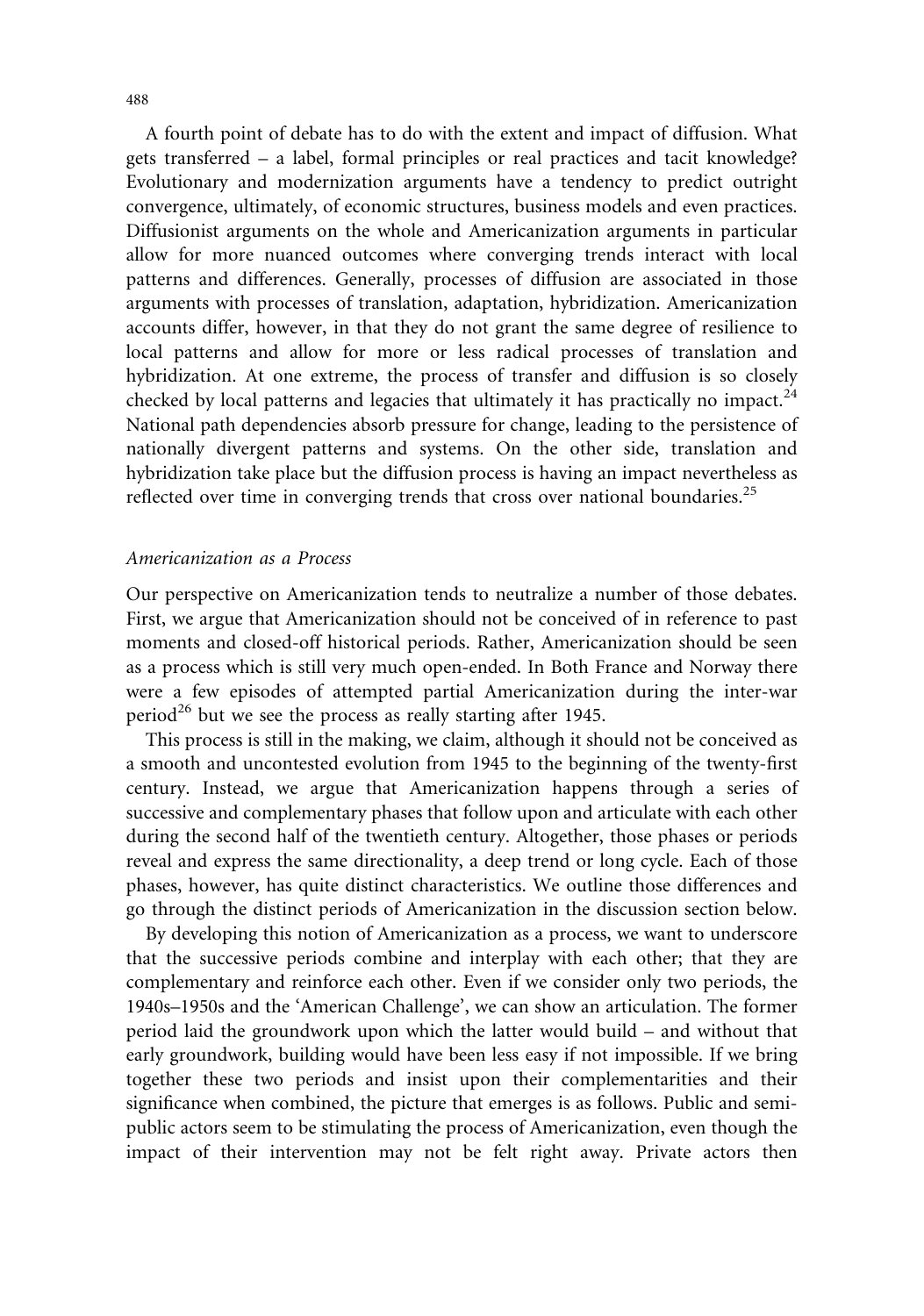progressively take over, appropriating through time the process of diffusion and contributing thus to its legitimacy and stabilization.

Recent studies have emphasized the fact that American influence in the 1990s differed significantly from what it had been during earlier periods of Americanization. This appears to be true across a wide range of issues.<sup>27</sup> We lack, however, a systematic analysis of continuity and change in the process of Americanization over time that would aim at characterizing different periods or phases. This paper proposes to take steps in that direction.

#### Comparison along Six Dimensions

We now turn to the comparison of France and Norway. We look at the six dimensions identified above as they have evolved in those two countries between the end of World War Two and the beginning of the 1990s.

Both France and Norway were typical follower nations in the process of industrialization, late entrants to the Second Industrial Revolution. In both countries, furthermore, the development of large firms was slow and limited before  $1945.^{28}$ Here, country size did not seem to have an impact. A combination of late industrialization with the threat of international competition also meant that, in both France and Norway, the state became an active associate of national industrialists.<sup>29</sup>

In spite of those similarities, France and Norway represented different forms of capitalism when World War Two ended. France was a combination of 'family' and 'organized' capitalism while Norway fitted better under the label of 'democratic capitalism'.<sup>30</sup> The importance of family capitalism remained highly significant in France until World War Two.<sup>31</sup> At the same time, French capitalism was 'organized', in the sense of being characterized by a multiplicity of networks – linking companies together, linking companies and the state, and connecting the larger and more active firms with internationally oriented investment banks that 'answered industrial firms' requests for advice, expertise and investments'.<sup>32</sup> These networks were strengthened by personal, family and friendship links that held together the economic, political and financial elites.

In contrast, Norway was an egalitarian society with a high degree of participation at all levels of society. A weakly developed bourgeoisie and the regional decentralization of wealth and political power meant that the country lacked strong financial institutions. While France was a net exporter of capital with 9 per cent of world outward foreign direct investment in  $1938,^{33}$  the industrialization of Norway relied heavily on incoming foreign direct investment, including from France.<sup>34</sup>

#### Size of Firms

In both France and Norway, a strong and early expression of Americanization after 1945 was the fascination for large firm size. In France, calls for the 'modernization of archaic industrial structures' became state policy. Those calls found their legitimacy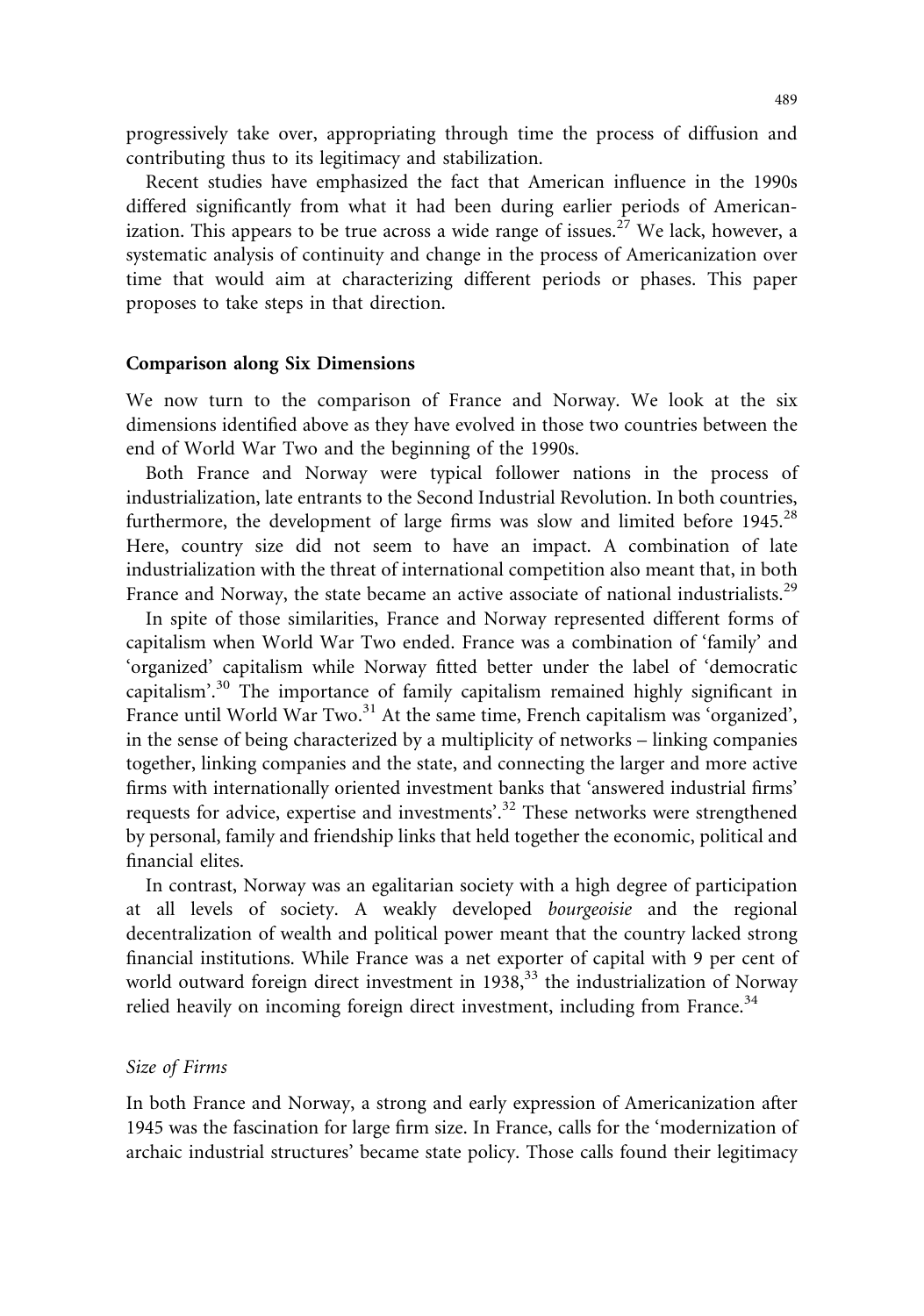in the project to recover a prosperity lost with the war and to regain a 'Great Power' status in the eyes of the world.<sup>35</sup> The French Planning Council gave a clear definition of what was understood by 'modernization'. Modernization meant concentration within each sector of industry, larger production units and firms, a restructuring of key industries around one or a few large and capital intensive firms, the adoption of machines and technologies that would make mass production possible and a rationalization of management and production methods.<sup>36</sup> The model here was explicitly American. Harold Lubell, an American scholar who spent a few months studying the mechanics of the French plan in this early period, confirmed that for members of the French Planning Council 'the strength of America [lay] in the size of its industrial giants'. As a consequence, 'any combination of French industrial firm [was] almost automatically approved as a step in the right direction'.<sup>37</sup>

Rapidly, the French Planning Council gained significant leverage and a powerful hold over the French economy.<sup>38</sup> Hence, it was able to translate this vision of modernization into major industrial restructuring. The state, it was believed, should lead and foster this transformation and indeed, in that period and well after, the French government and administration remained highly involved.<sup>39</sup> While the average number of annual mergers in France had remained stable at around 17 between 1900 and 1950, it went up to 37 in the 1950s and to more than 100 in the  $1960s<sup>40</sup>$  As Figure 2 shows, the share of the labour force working in industrial establishments with fewer than 50 employees went down significantly between 1954 and 1966. The importance of large firms, in contrast, increased significantly. This trend towards large size did not abate in France, $41$  and large firm size became a



#### Figure 2

Distribution of Industrial Labour Force in Manufacturing Industry by Size of Establishments

Sources: French Bureau of the Census (1951, 1971) and Norwegian Bureau of the Census, May 2002.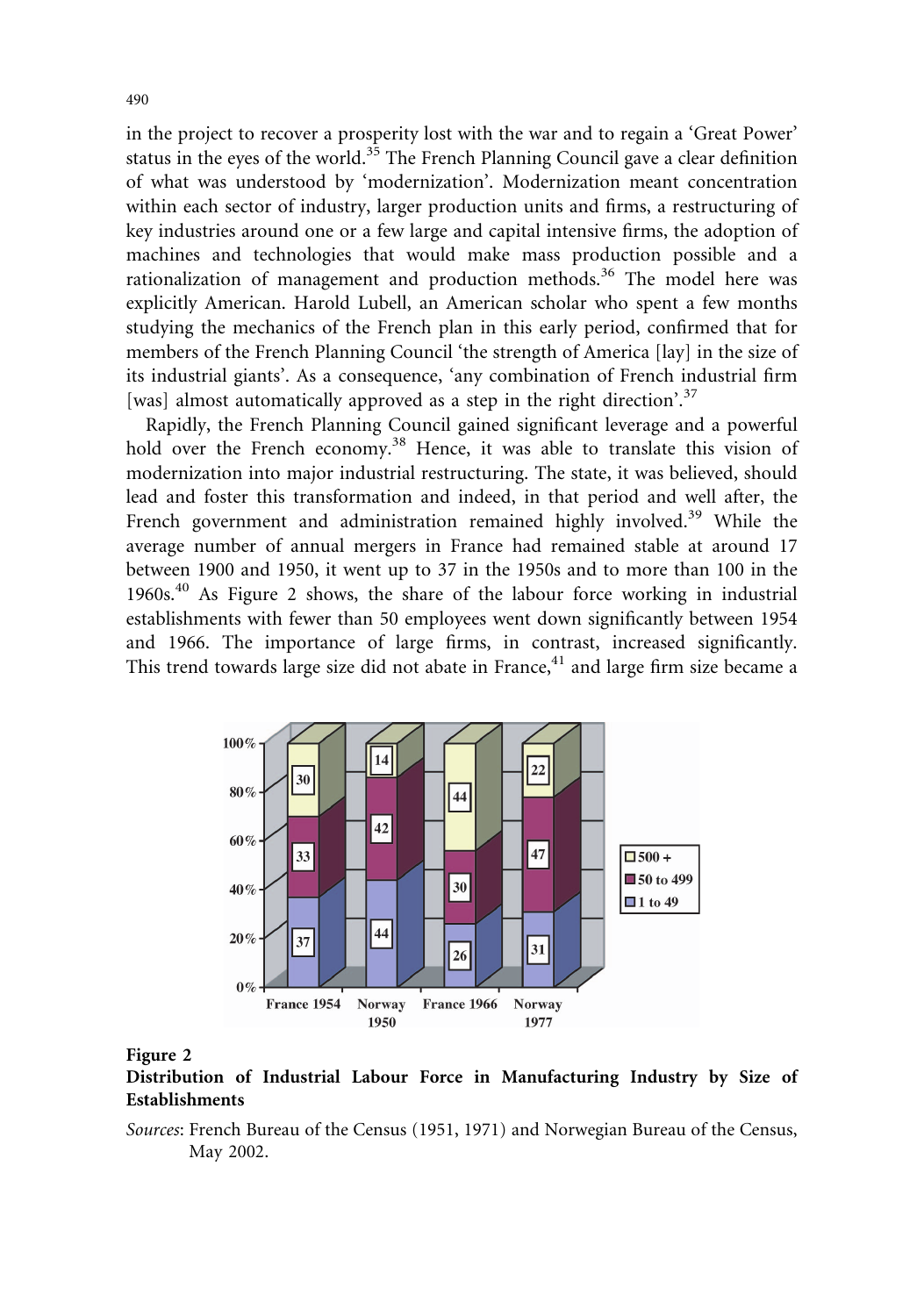key feature of a reinvented French capitalism in the second half of the twentieth century.

In Norway, there had been a few calls already during the inter-war period for concentration and large size. Hans Blom Peterson, the Head of the Federation of Norwegian Industries was arguing in 1928: 'We simply have . . . to face the truth that concentration and giant corporations are the only way to ensure a stable and healthy industrial development'.<sup>42</sup> From the mid-1930s on, the Labour Party became the key actor to promote industrialization based on large firms.<sup>43</sup> These calls for large size were often associated with a fascination for rationalization, scientific management and standardization. The model was already American although in a number of circumstances it arrived in Norway only indirectly, through Sweden.<sup>44</sup> Still, these calls had altogether little real impact before 1945.

Calls for large size returned more strongly after 1945, reflecting then a much more direct and powerful influence of the American model. They were bolstered by initiatives like the Marshall Plan and the Technical Assistance Program. However, the key driving force was the Norwegian state under Labour leadership.<sup>45</sup> Rather than stimulating concentration, as in France, the state was pushing for the establishment of new firms in key industries (iron or aluminium for example). The American big business model was the referent in the background.<sup>46</sup> In the 1960s, things changed and the government started to promote mergers and acquisitions, for instance in the pulp and paper or textile industries.<sup>47</sup> The impact of those efforts, however, was not felt before the 1970s and 1980s. $48$ 

Altogether, the Norwegian state had in this period less leverage over the national economy than its French counterpart, due in part to institutional decentralization. Hence, we find mixed impacts and results. As Figure 2 and Table 1 show, the trend towards large size is unmistakable in the Norwegian case – and strong during the 1950s and 1960s. But large size firms never became as significant as in France. The movement levelled off in the 1970s and reversed in part in the late 1980s. Still, the parallel development in both countries towards large firm size, under the influence of the American big business model remains striking.

#### Oligopolistic Markets

The issue here is double – market concentration on the one hand and the disappearance of cartelized arrangements on the other. In France, the trend towards market concentration was undeniable and came together with the trend towards large size. The French policy of modernization and the Gaullist idea of national champions suggested oligopolistic, if not monopolistic, equilibria in most industries.<sup>49</sup> The story on cartels is more complex. Historically, the fight against cartels through antitrust legislation is peculiarly American but in time it became an object of export/import. Under strong pressure from the United States to deal with the cartel issue, the French government enacted a decree in August 1953.<sup>50</sup> To underscore the weight of American pressure, this decree was immediately nicknamed in France the 'Sherman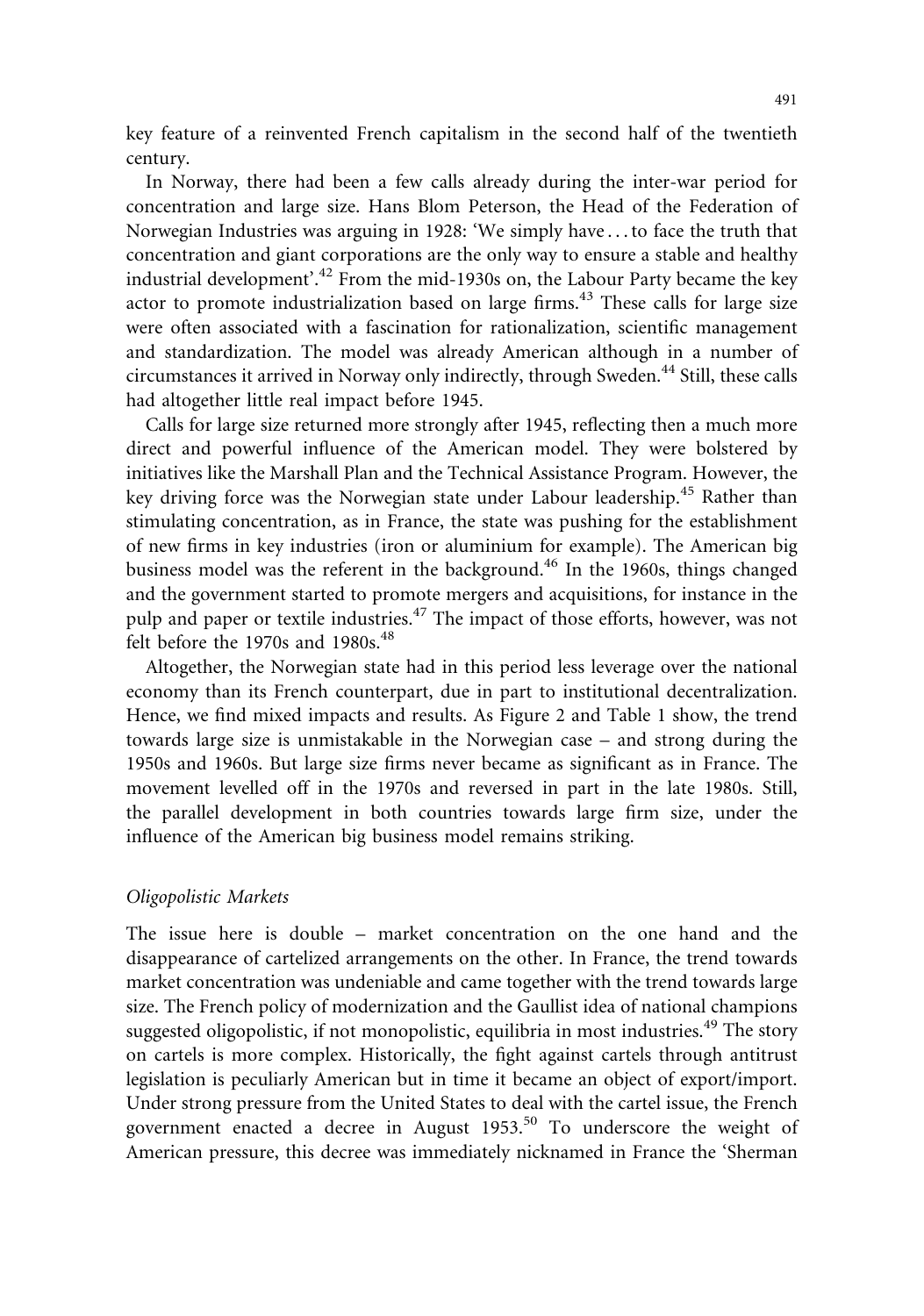|          | 1950 | 1960 | 1970 | 1980 | 1990 | 2000 |
|----------|------|------|------|------|------|------|
| $1 - 49$ | 44.2 | 40.4 | 30.9 | 31.1 | 35.5 | 37.3 |
| 50-499   | 42.2 | 41.1 | 46.9 | 48.5 | 47.9 | 49.8 |
| > 500    | 13.6 | 18.6 | 22.1 | 20.4 | 16.7 | 13.0 |
| Total    | 100  | 100  | 100  | 100  | 100  | 100  |

Table 1 Distribution of Labour Force in Norwegian Manufacturing Industry by Size of **Establishments** 

Source: Norwegian Bureau of the Census, May 2002.

Act of the IVth Republic'. It was never implemented but antitrust found its way back to France in the late 1980s. Successfully transplanted in the emerging European space, the American antitrust tradition ended up having a significant impact upon European member and associate countries from the late 1980s on, in the context of a revival of the Europeanization project.<sup>51</sup>

As the figures presented in Table 1 suggest, market concentration increased in Norway but not to the point, at least in most industries, of bringing about oligopolistic equilibria. However, in the 1960s and 1970s, attempts were made at promoting national champions, for instance within the electronics industry – and the French experience was then used as a model. The success was, however, limited and some of those champions did not survive the 1980s.<sup>52</sup> Concerning the development of antitrust, Norway experienced a two-step process quite similar to the French one, with a new formal legislation in the 1950s and more profound changes in practice from the 1980s on. Norway had been inspired by the American antitrust tradition already before the war. In 1926, the Norwegian Trust Act was passed. One of the first in Europe, this Act introduced compulsory registration of restrictive business arrangements and dominant enterprises. Subsidiaries of foreign cartels or dominant companies also had to be notified.<sup>53</sup> While generating suspicion among the Norwegian business community, this Act had in fact little impact – and cartels proliferated in the inter-war period both nationally and internationally. Attempts to weaken or break cartels came back after the war. In 1953, the Price Act restrained horizontal and vertical cartels and by 1960 Norway, France and Germany were the only European countries to have enacted prohibition with some exceptions for horizontal price cartels.<sup>54</sup> Certain international cartels to which Norwegian companies had belonged were formally banned after the war. They persisted, however, as informal institutions during the 1950s and 1960s and only in the 1980s did they really come to an end.<sup>55</sup> To underscore the importance of the 1980s as marking a second stage in the change process, it is important to note that merger control was introduced only in 1988, bringing into the Norwegian space the logic of oligopolistic markets.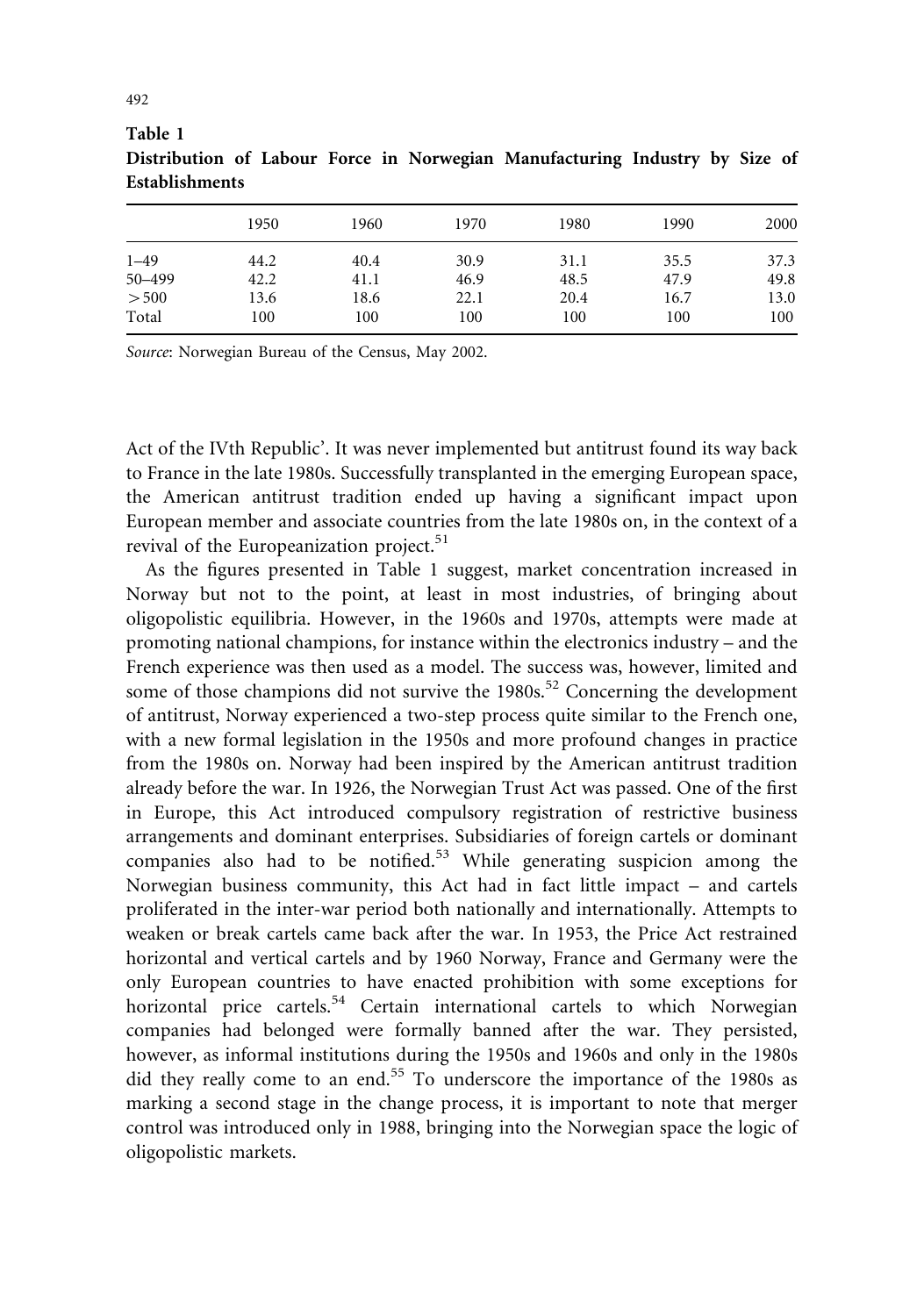#### Dispersed Ownership

The French fascination after 1945 for the large American firm did not translate into an interest in the peculiar form of ownership structure associated with the large American firm. The widespread role of the joint stock corporation with dispersed ownership remained an American exception. The share of corporate ownership and mixed forms – such as limited liability partnerships – did increase in France from 3 per cent of industrial firms in 1954 to 15 per cent in 1966.<sup>56</sup> Most of the increase, however, benefited limited liability partnerships and the 'mildest' forms of corporate ownership – where the company was not necessarily listed and shares remained under control.

This is explained in part by the fact that the driving force behind the large firm in France was the state. Hence, initially, the large firm in France was associated with an increase in state ownership and the development of state technocracy.<sup>57</sup> This, however, changed, and the transformation took place in two main stages. The privatization wave in the late 1980s led to a multiplication of mixed corporate forms – where state firms were incorporated but remained controlled by a few large shareholders tightly linked and interdependent, the *noyaux durs*. Those *noyaux durs* exploded in the 1990s, and this should be related to the influx of foreign capital and the arrival of Anglo-Saxon institutional investors.<sup>58</sup> Corporate ownership became more dispersed and fluid through time, although ownership dispersion in France still could not compare in the late 1990s to ownership dispersion in the United Kingdom, as recent comparative studies of the evolution of corporate governance have clearly shown.<sup>59</sup>

In Norway, the dynamic engines in the 'golden age' of industrialization, from 1945 to 1973, were relatively large companies either state-owned or organized as jointstock companies.<sup>60</sup> Companies such as the aluminium producer  $\rm{ÅSV}^{61}$  or the ironwork in Mo i Rana $62$  were state-owned while the chemical firm, Norsk Hydro, was partly state-owned.<sup>63</sup> The percentage of foreign-held shares in the total capital stock of Norwegian corporations increased from 9.6 per cent in 1952 to 14.5 per cent in 1962. Those investments were generally realized in joint ventures, which did not leave much space for dispersed ownership.<sup>64</sup> Dispersed ownership increased only starting in the 1980s when the state loosened ownership control through a wave of privatization. In the meantime, foreign institutional investors started entering the Norwegian economy, bringing with them significant restructuring and contributing to the progressive dispersion of ownership.<sup>65</sup>

#### Separation of Ownership and Control

In Norway, as in France, the separation of ownership and control came through two successive stages. Before 1945, the technocratic dream had tempted a few engineers and industrialists in both countries. This technocratic dream aspired to a rationalization of operations and was a step towards the understanding of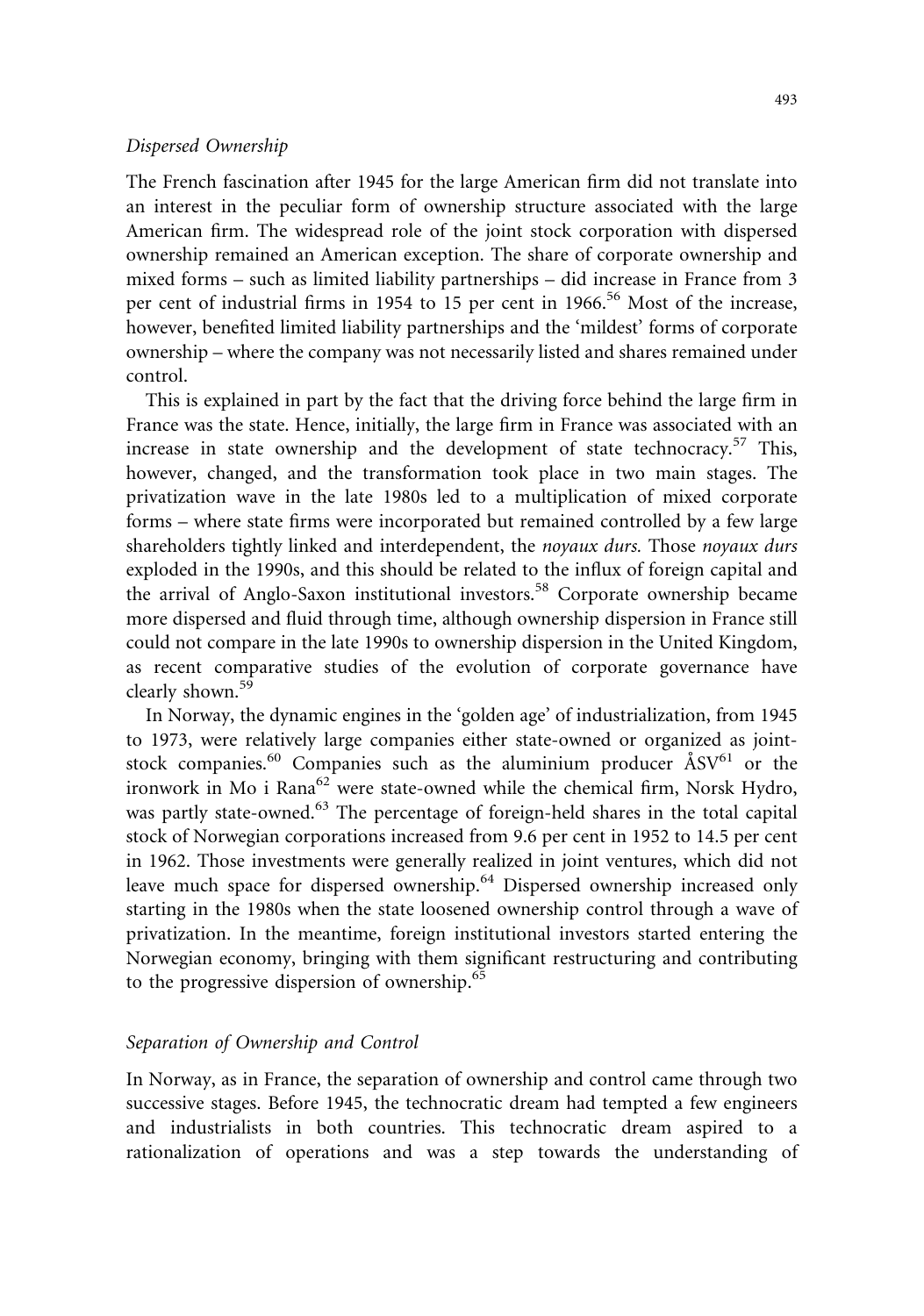management as an activity and a category distinct from ownership. The main influence then was Taylorism and scientific management. This early impulse did not go far however. In France, the power of would-be technocrats was checked by control-prone and secretive business owners. In pre-war Norway, the fate of technocracy was quite similar.<sup>66</sup> Still, in contrast to France, Norway had a set of foreign-owned large companies that exploited the country's rich hydro-electrical resources.<sup>67</sup> These firms were run by Norwegians with a clear separation there of ownership and management.

Things changed after 1945. Initially, in both countries, the separation of ownership and control accelerated through state ownership. The technocrats running French national champions or Norwegian state-owned or partly stateowned companies may have been civil servants (France) or men with strong networks linking them to the state (Norway and France). In both countries, state ownership was a facilitator of Americanization projects – particularly those championing large size. These projects sometimes developed against the fierce resistance of national business communities. In France, the political representatives of craftsmen and SMEs launched a political fight against the technocratic impulse, rejecting it in principle:

We want to react against a perspective that seems to be that of the [planning council] . . . that of systematically privileging large companies. We have heard civil servants in charge [of the plan] declare, sometimes publicly that they welcomed the failure and disappearance of those firms 'the size of which is incompatible with modern production techniques'...Such a state of mind is unacceptable.<sup>68</sup>

In retrospect, the violence of the reaction in the French case revealed a lost fight. State ownership and the associated technocratic impulse struck hard against personal ownership and family capitalism in France. They marked the first step towards the separation on a large scale of ownership and control. This was also true in Norway, although the rupture may have been less radical there. State-owned companies were characterized by a passive owner who did not intervene in operational decisions.<sup>69</sup> In large private firms, control was gradually transferred from owners to managers.<sup>70</sup>

The second stage in the separation of ownership and control would come much later. In France, this reflected the increasing role, at the helm of large firms, of professional managers trained in local and foreign business schools. Those professional managers challenged, progressively, the overwhelming predominance of civil servants. This came together with a change in ownership through privatization but also with the maturation of a field for the professionalization of management. To some extent, the deep entrenchment of the French state in the national economy meant that this second stage was more difficult to bring about in France than in Norway. In Norway, the process accelerated in the late 1970s when the state sold some of its ownership rights in a number of industries.<sup>71</sup>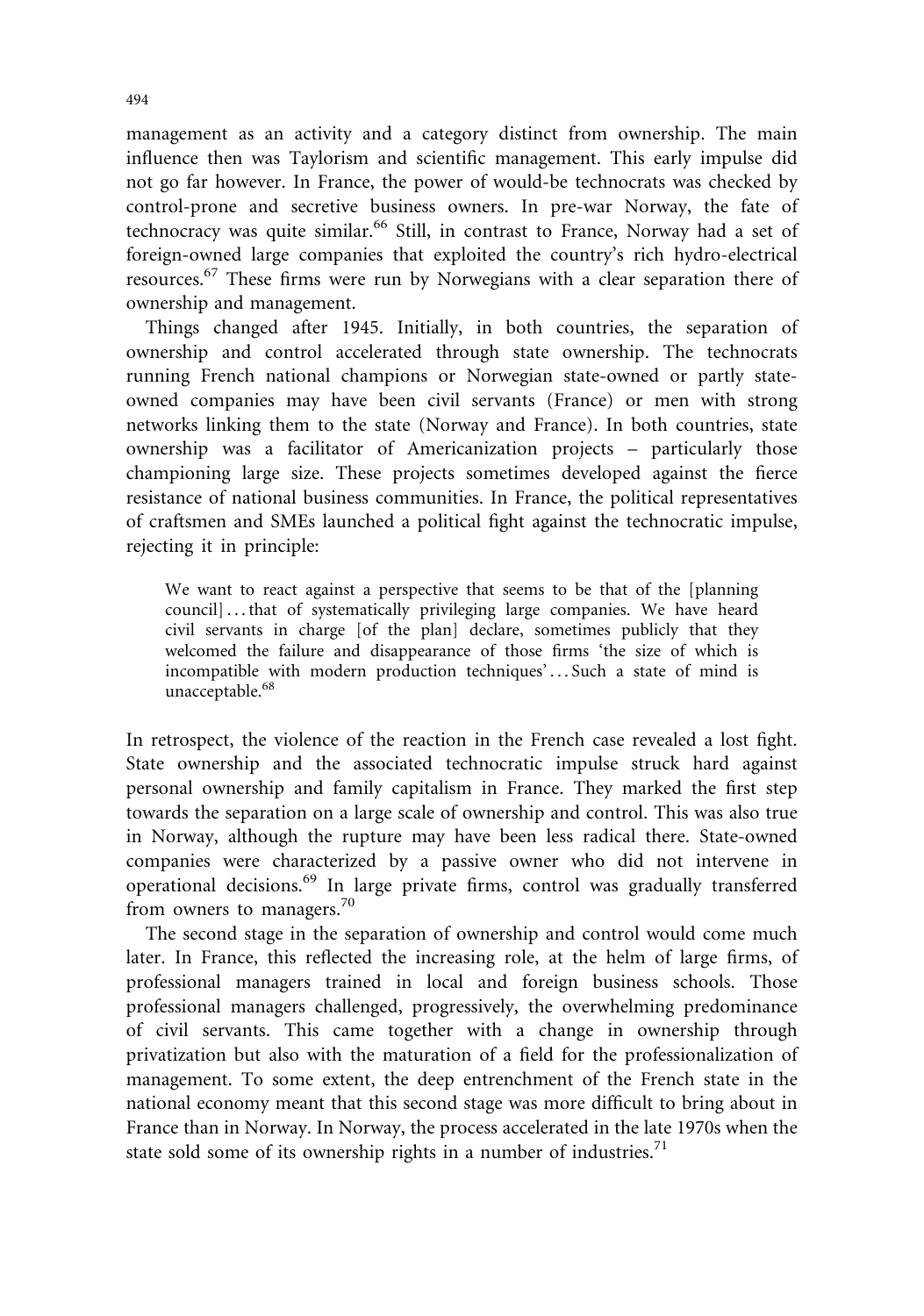#### Professionalization of Management

We now turn to the structuration and progressive development of a field of professional management. Before the war, both countries had successfully developed engineering education.<sup>72</sup> In the post-war period, the development went in three main directions – the seeding of and progressive expansion of management education, with the transfer in particular of the MBA model;<sup>73</sup> the transformation and expansion of a professional service field with, in most cases once again, a strong impact of American actors, models and rules of the game;<sup>74</sup> and the local development of media with a focus on business and economics issues, here again with a significant impact of American models and frames.<sup>75</sup>

The Technical Assistance Program that came together with the Marshall Plan was initially highly significant for both countries.<sup>76</sup> Among the productivity missions that went to the United States, some had a specific focus on business education or management consulting.<sup>77</sup> 'Young expert' teams were an important dimension of the productivity drive – promising young men (very few women!) were sent to American universities or business schools for periods of up to one year. When they returned, they often became key actors in the structuration within their home country of a field of professional management. They became professors in the emerging business schools or business studies departments within universities. They joined the few local Taylorist or rationalization bureaus and contributed to their transformation – preparing the ground for the consulting revolution of the 1960s.

Towards the mid-1950s, the technical assistance initiative – which was an initiative driven on both sides of the Atlantic by state and public actors and institutions – was relayed in part by private American foundations.<sup>78</sup> The Ford Foundation, for example, sponsored the training in the 1960s of future Western European professors of business administration and financed the sending to Europe, for full teaching cycles, of American professors. The Ford Foundation also played a part, together with the European Productivity Agency (EPA) in the setting up in Fontainebleau of INSEAD in 1959 – that arguably offered the first European MBA programme or at least the first MBA programme in Europe.<sup>79</sup>

Another stage in the professionalization of management in Europe came during the late 1960s, in the context of the American challenge.<sup>80</sup> Following on the heels of large American multinationals, American service providers – management consultants, auditors, lawyers, investment bankers – arrived in Europe, setting up offices and developing local business. This contributed to the densification in Western Europe of the field of professional management. It also meant the generalization in that field of American-inspired rules of the game. $81$  Starting in the late 1970s, managers with degrees in business were making significant headway in private companies. In Norway, large companies began to prefer business school graduates to technical university graduates as top managers around 1980. In France, the shift took place slightly later.<sup>82</sup> This double process – a development of professional management and its 'Americanization' – increased in speed, scale and scope during the 1990s. $^{83}$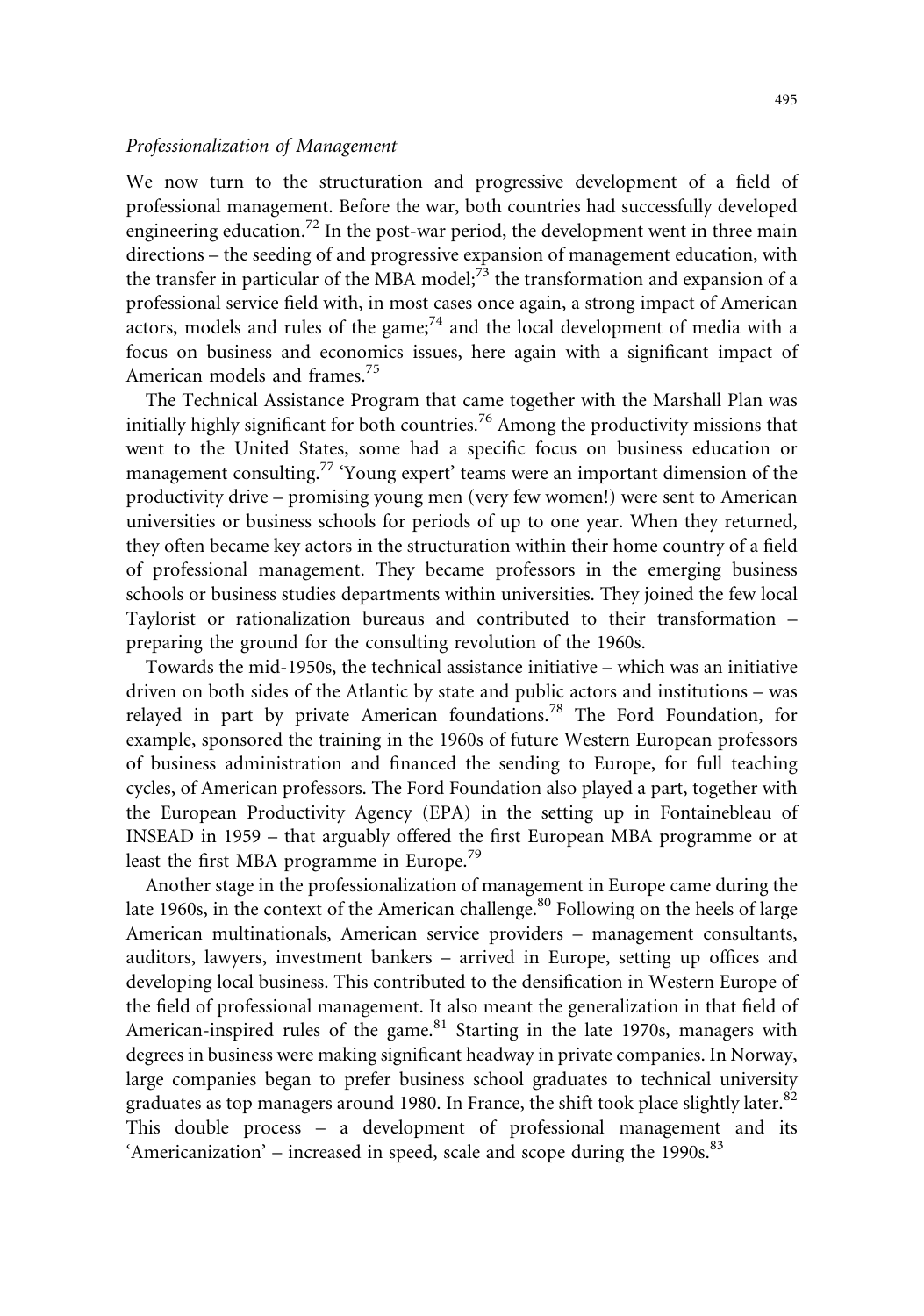#### The Stock Exchange

The key role of the stock exchange in the financing of business is probably the dimension in our American constellation that reached European shores the latest. In Norway, the stock exchange played a marginal role until the 1980s and in France well into the mid-1990s. In France, self-financing had been predominant until 1945 – then around 80 per cent of total investments were being self-financed.<sup>84</sup> In Norway, foreign investors played a significant role. In 1909, foreign capital represented 38.8 per cent of the total capital in Norwegian joint stock companies.<sup>85</sup> After the war, public and state sources became extremely important in both countries – filling in here again for a relative inadequacy of private alternatives.

The increasing role of the stock exchange in the 1980s and 1990s came together in both countries with an acceleration of the transformation of ownership structures – and the multiplication, in particular, of listed joint stock corporations with dispersed ownership. It also came with the opening of local capital markets to foreign investors and in particular to Anglo-Saxon institutional investors. In France, for example, foreign investors – in particular Anglo-Saxon institutional investors – controlled in 1998 36 per cent of the French stock market and they were by far the most active investors on that market. This figure hovers today between 40 and 50 per cent. Between 1995 and 1999 – that is before the Internet bubble was felt in France – the French index (CAC40) rose by 190 per cent. Altogether, though, France remained apparently more reluctant than a number of its neighbours to financialize. There were 962 listed companies in France in 1998 when there were 2,920 in Germany or 3,525 in the UK. The overall market capitalization in Paris was 980 billion dollars when the equivalent for London was 2,300 billion dollars.<sup>86</sup>

In Norway, the evolution was rather parallel. The role of the Oslo Stock Exchange changed dramatically over a couple of years, at the beginning of the 1980s. During the 1970s the turnover was around 3 billion NOK annually. In 1982 it was 5 billion NOK. In 1985, however, the turnover reached 40 billion NOK.<sup>87</sup> During the 1980s a couple of Norwegian MNEs were also listed on the New York Stock Exchange.

#### Conclusion

During the second half of the twentieth century both French and Norwegian economies were influenced by a constellation of dimensions that altogether defined a particular form of capitalism, with clear American origins. In these two countries, the managerial revolution can be seen in this perspective – with the separation of ownership and control being one dimension linked to the others in this constellation. We have pointed to processes with several and successive stages, partly complementary. In spite of differences between our two cases, to which we will return below, we do find that their comparison reveals an overall common periodization of the evolution. As Figure 3 shows, we identify three main phases from the 1940s to the beginning of the 1990s.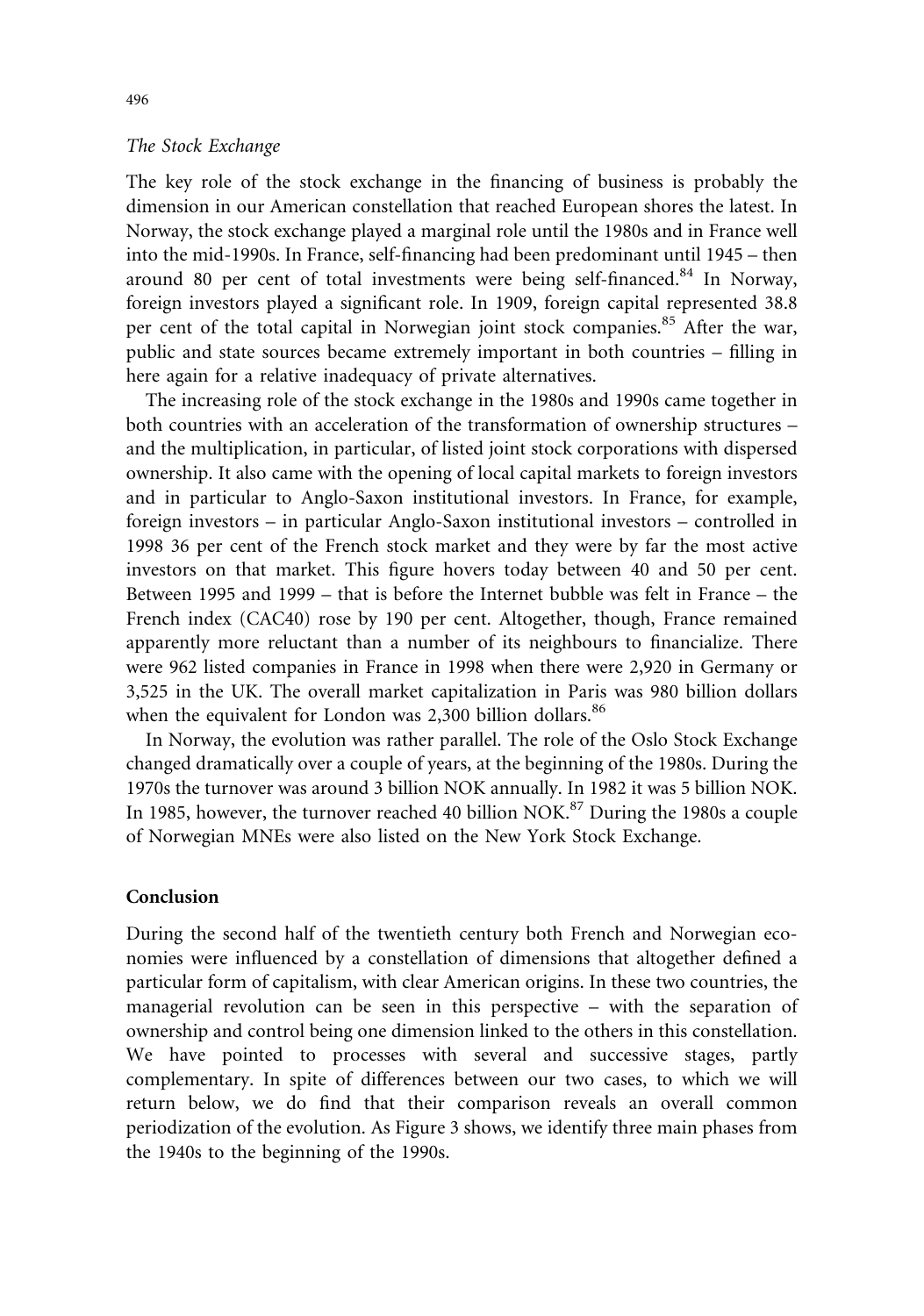

Figure 3 Americanization and its Periods

The early phase, 'Export/Import of the American Model', during the 1940s and 1950s, was characterized first of all by a predominance of state and public initiatives – both in the United States and in countries at the receiving end. The private sector, and in particular business communities, reacted mostly with reluctance in Norway and even resistance in France.<sup>88</sup> In this period, major transformations took place in both countries essentially along the following dimensions – size of firms, nature of markets or competition and interplay between ownership and control. With respect to mechanisms, there were two main tendencies. On the one hand, there were rather simple and direct forms of imitation coupled with direct coercive pressures that could be more or less strong but were generally related to the relative geopolitical dependency of countries like France and Norway on the United States. Marshall Plan monies and goods, in particular, were key means of leverage. On the other hand, we find early seeds being planted that would generate more normative and socialization types of mechanisms later on – the first steps towards a European business education system are one instance of that, another being the structuration of a European economic space and the transplantation in that space of an American-inspired competition regime.<sup>89</sup> Towards the end of that period a few private American foundations started to get involved, relaying public and state agencies.

We use Servan-Schreiber's phrase, 'The American Challenge', <sup>90</sup> to label the second phase that runs overall from the early 1960s to the early 1970s. Increasingly, private initiatives were taking the lead in the Americanization process. New actors entered the scene – American multinational firms and American service providers in particular. Mechanisms in that period were essentially various forms of imitation – either direct imitation of American counterparts or business partners or mediated imitation through the fall-out from technical assistance and productivity missions that had been taken up by private American foundations but also, increasingly, through American service providers such as consulting firms. Reluctance and resistance were progressively fading. An idea was gaining ground – European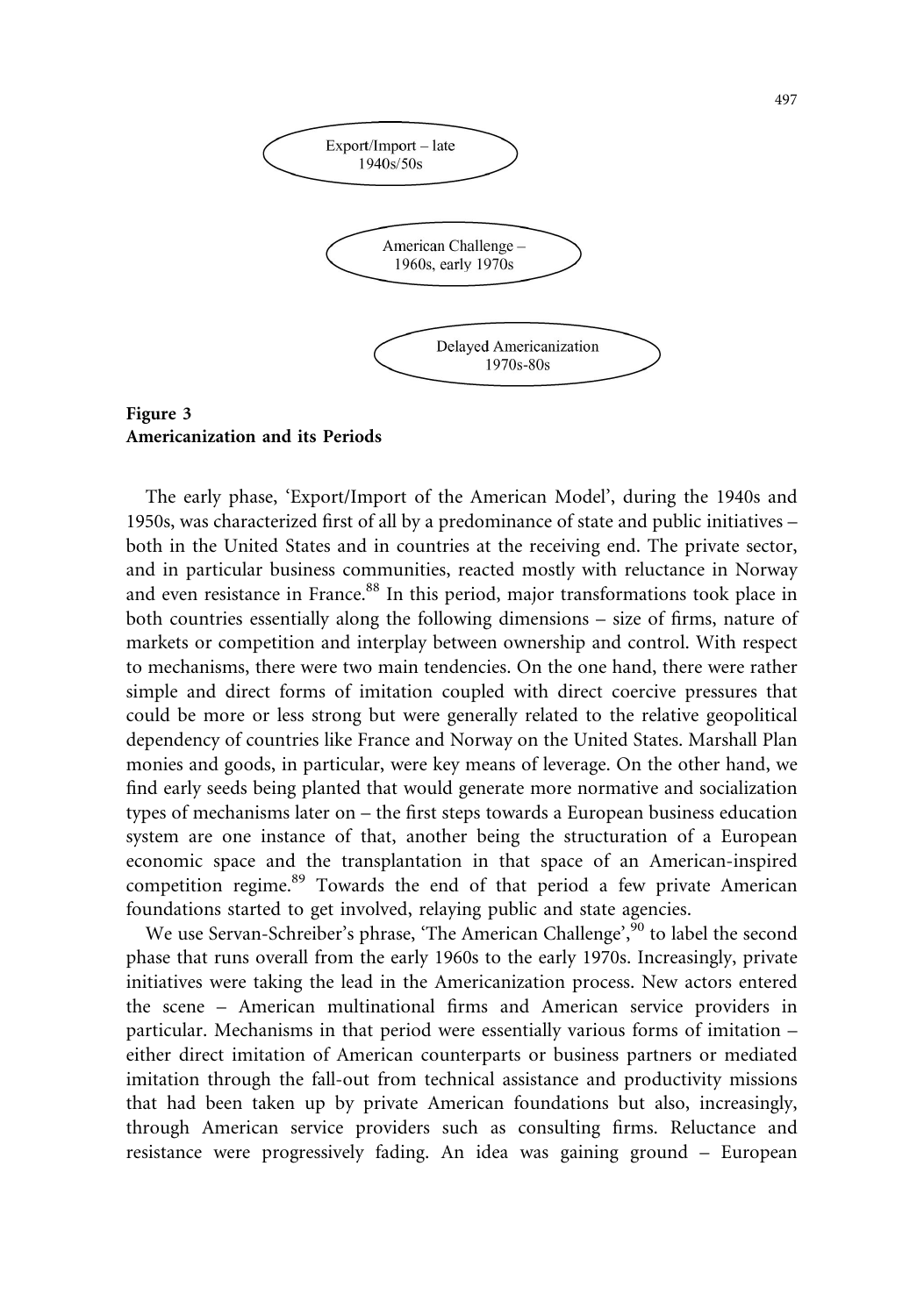economic actors and institutions should become more like their American counterparts if they were to survive in the competition with the United States.<sup>91</sup> Changes were still going on along the three dimensions of size, markets and the connection between ownership and control.

We label the third phase 'Delayed Americanization', and it goes from the oil shock to the late 1980s. This was, apparently, a lull period for Americanization and in fact it seemed as if the 'American mystique' was 'collapsing'.<sup>92</sup> In reality, we argue, this was rather a dormant period where the seeds of socialization that had been planted earlier were coming to maturation. In both France and Norway, major changes took place along almost all our six dimensions. The 1980s saw the explosion of business education and its integration into elite formation systems. Those were also years when large, restructured national champions, especially in France, started getting ready to fly alone. In Norway, many of those failed however. The separation of ownership and control went without saying in both countries and the transfer of control from the public to the private sector progressed. A stricter approach to antitrust in both countries meant that this was a period of major changes for the nature of markets and competition. In both countries, states were progressively letting go. Instead, the stock exchange was emerging as a source of capital in Norway – this would happen only somewhat later in France. And towards the end of the period, the Europeanization project was coming out stronger from having survived some of its worst crises.

The idea of Americanization as a process – with the periods identified above – allows us to overcome a number of the debates in and around the Americanization literature. This idea makes it possible to claim that the United States has been a key purveyor of institutional, normative and organizational models in particular since 1945, without falling into simplistic diffusion arguments. We can hence accommodate a commonality of patterns while also accounting in part for differences, with respect for example to actors involved, mechanisms, degrees of resistance and forms of translation.

While the structuring 'stars' of our American 'constellation' have remained surprisingly stable as broad categories, the content and meaning of those categories has been a 'moving target' during the second half of the twentieth century. On the whole, the separation of ownership and control has been a constant in the United States during that period. However, the relative power of owners on the one hand and managers on the other has not always been the same during the second half of the twentieth century.<sup>93</sup> Hence, our constellation is dynamic and changes through time and the period when a particular 'star' was transferred was not without consequences. Not only is it likely to explain in part the process of transfer – the types of actors that are involved and instrumental, the nature of the channels of transfer and the unique mix of transfer mechanisms. It also explains differences in what is being transferred – even before we consider issues of selection, translation and local adaptation.

Although France and Norway are quite different countries on many counts, we find through their comparison surprising commonalities in the way they have been exposed to and have gone through their managerial revolution and the process of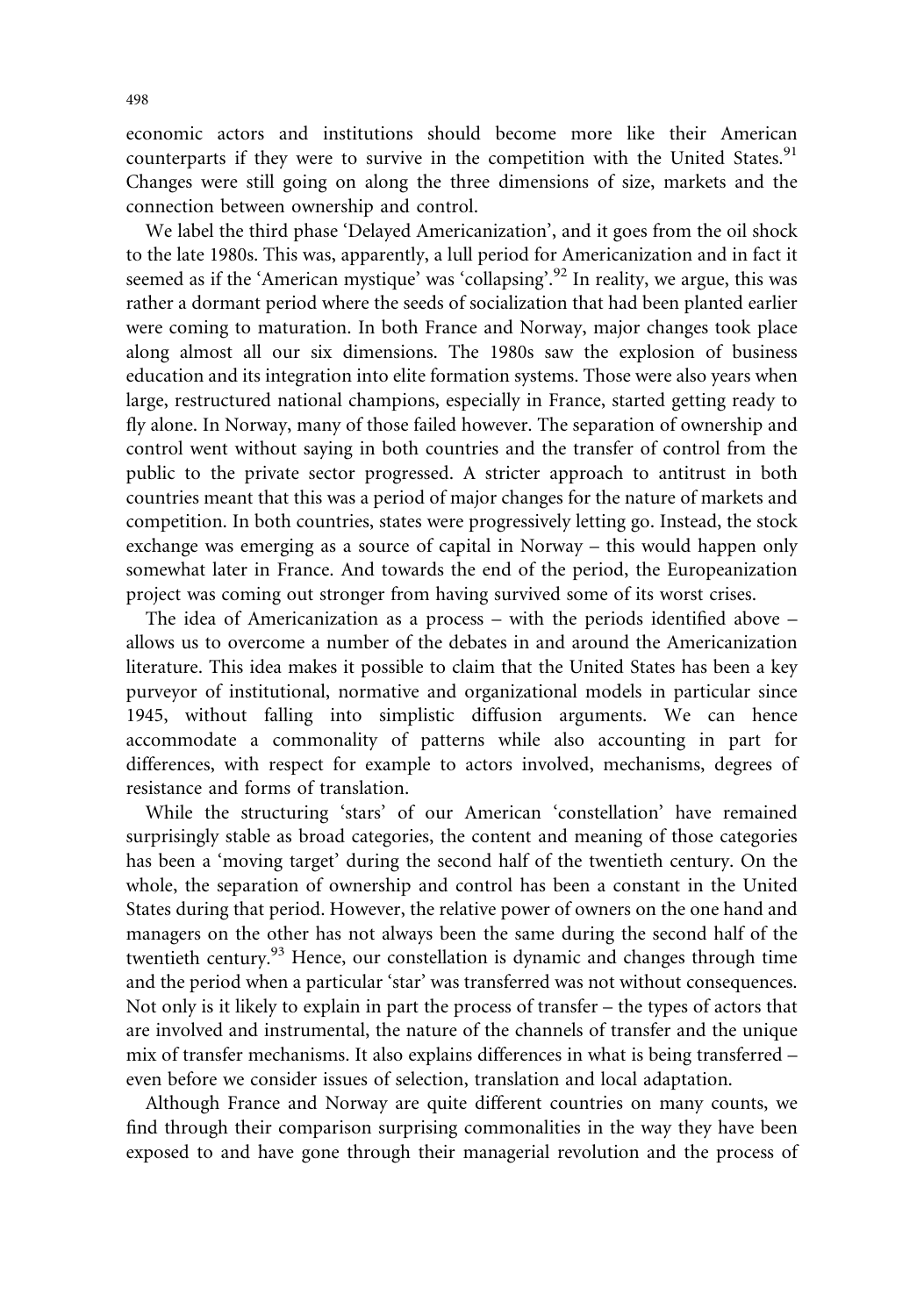Americanization. They have both been engaged in that process from the early stage – in contrast for example to Eastern European countries or even Finland that jumped on the bandwagon much later, skipping as it were a number of stages.<sup>94</sup> The similarity in the role of the state is also quite remarkable – in both cases the state has been an initiator, a facilitator, while also providing transition arrangements that smoothed the shock associated with a radical transformation of rules of the game. On the whole, the 'stars' have come to France and Norway more or less in the same order although we point above to a few differences. Large size and the separation of ownership and control came during the first period, while the seeds of professional management were planted at the end of that period and in the following one. A greater role for the stock exchange came to Norway at the end of the third period, a little bit ahead of what happened in France. In both countries, the joint stock corporation with dispersed ownership increased in significance in parallel. Oligopolistic markets were in the making early on in France but a strict implementation of antitrust came to both countries only during the last period.

Trying to explain the similarities in pattern between France and Norway would require a whole paper in itself but let us propose a few ideas about the differences. In both cases, the state was proactive and quite willing after 1945 to engage in and foster a process of Americanization of the national economy and hence a form of managerial revolution. However, institutional differences meant that the Norwegian state had less direct leverage over the national economy than its French counterpart – hence the slight differences underscored above in the extent to which large size progressed in both countries. At the same time, the strong power and control the French state achieved during that period made it all the more difficult later on for public actors to disengage themselves – hence explaining the relative lag when it came to the stock exchange and joint stock corporation. The respective size of each country also certainly played a role. When American service providers came to Europe, they first set up offices in larger countries.

We argue that we need the type of complex diffusionist argument outlined above because it helps shed light on our complex reality. We live in a world that is beyond convergence and divergence, reflecting as it does a subtle mix of converging trends and multiple 'reading fields' for those trends. We need a theory that can pick up and account for this pattern in its complexity. The idea of Americanization as a process developed here may take some steps in that direction and allow us to account for a common overall trend towards managerial revolution with nevertheless clear national differences and specificities.

#### References

Amdam, Rolv Petter, ed. Management Education and Competitiveness. London: Routledge, 1996. ———, and Ove Bjarnar. ''Regional Business Networks and the Diffusion of American Management and Organisational Models to Norway 1945–1965.'' Business History 39, No.1 (1997): 72–90.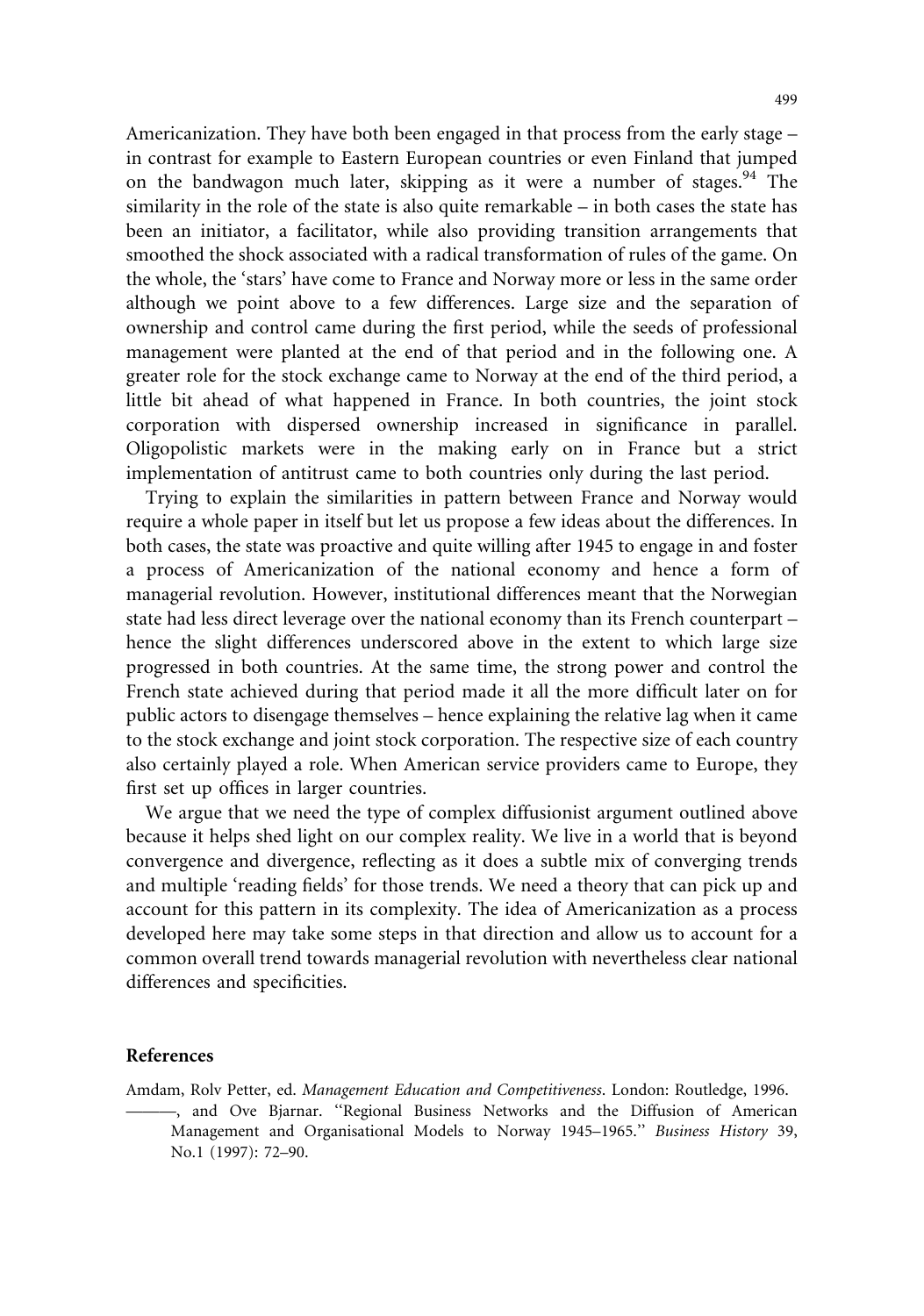- ———, and Gunnar Yttri. ''The European Productivity Agency, the Norwegian Productivity Institute and Management Education.'' In Missionaries and Managers, edited by Terry Gourvish and Nick Tiratsoo. Manchester: Manchester University Press, 1998: 121–139.
- –, Dag Gjestland and Andreas Hompland, eds. Årdal: Verket og bygda, 1947–1997. Oslo: Det norske samlaget, 1997.
- ———, Ragnhild Kvalshaugen, and Eirinn Larsen, eds. Inside the Business Schools. Oslo: Abstrakt, 2003.
- Berghahn, Volker. Americanization of West German Industry, 1945–1973. Cambridge, UK: Cambridge University Press, 1986.
- Berle, Adolf, and Gardiner Means. Modern Corporation and Private Property. New York: Macmillan, 1932.
- Boel, Bernt. The European Productivity Agency and Transatlantic Relations, 1953–1961. Copenhagen: University of Copenhagen, 2003.
- Børresen, Anne Kristine. Drømmer av stål. Trondheim: Historisk institutt, 1995.
- Cassis, Youssef. Big Business. Oxford: Oxford University Press, 1997.
- Chandler, Alfred. Strategy and Structure. Cambridge, MA: MIT Press, 1962.
- ———. The Visible Hand. Cambridge, MA: The Belknap Press, 1977.
- Scale and Scope. Cambridge, MA: Harvard University Press, 1990.
- Franco Amatori, and Takashi Hikino, eds. Big Business and the Wealth of Nations. New York: Cambridge University Press, 1997.
- Cheffins, Brian. ''Will Executive Pay Globalize along American Lines?'' Corporate Governance 11, No.1 (2003): 8–24.
- Christensen, Sverre. ''Statlig eierskap og nasjonal kontroll.'' In Kapitalistik demokrati?, edited by Sverre Christensen, Knut Sogner, Eirinn Larsen and Harald Espeli. Oslo: Gyldendal, 2003: 67–148.
- Claude, Henri. La concentration capitaliste. Paris: Editions Sociales, 1965.
- Cohen, Elie. ''France: National Champions in Search of a Mission.'' In Industrial Enterprise and European Integration, edited by Jack Hayward. Oxford: Oxford University Press, 1995: 23–46.
- Colbjørnsen, Ole, and Axel Sømme. En norsk treårsplan. Oslo: Det Norske Arbeiderpartis Forlag, 1933.
- Commissariat Général au Plan. Rapport Général sur le Premier Plan de Modernisation et d'Equipement. Paris, 1946.
- De Grazia, Victoria. ''Europeanization and Americanization.'' Council for European Studies Newsletter, May 2001.
- DiMaggio, Paul, and Walter Powell. ''The Iron Cage Revisited: Institutionalized Isomorphism and Collective Rationality in Organizational Fields.'' American Sociological Review 48 (1983): 147–160.
- Djelic, Marie-Laure. Exporting the American Model. Oxford: Oxford University Press, 1998.
	- —. "Does Europe mean Americanization? The Case of Competition." Competition and Change 6, No.3 (2002): 233–250.
	- "Exporting the American Model: Historical Roots of Globalization." In Advancing Socio-Economics, edited by Rogers Hollingsworth et al. Latham, MD: Rowman and Littlefield, 2002: 351–380.
	- -, and Kerstin Sahlin-Andersson, eds. Transnational Governance. Cambridge: Cambridge University Press, 2006.
- Douglas, Mary. How Institutions Think. New York: Syracuse University Press, 1986.
- Dunning, John. ''US-owned Manufacturing Affiliates and the Transfer of Managerial Techniques: The British Case.'' In The Americanization of European Business, edited by Mathhias Kipping and Ove Bjarnar. London: Routledge, 1998: 74–90.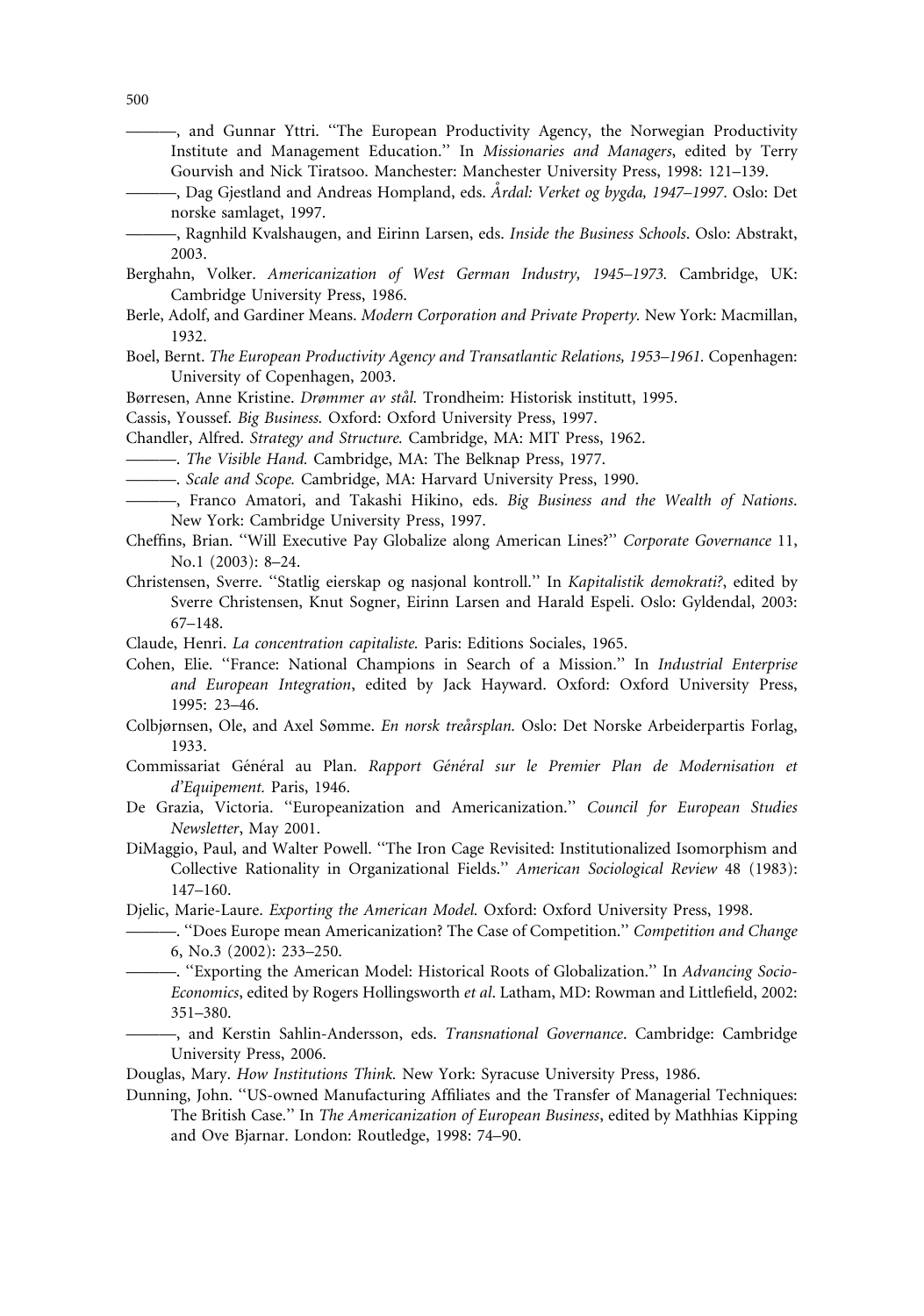Engwall, Lars, and Kerstin Sahlin-Andersson, eds. The Expansion of Management Knowledge. Stanford, CA: Stanford University Press, 2003.

- Ehrmann, Henry. Organized Business in France. Princeton, NJ: Princeton University Press, 1957.
- Espelie, Harald. ''Perspectives on the Distinctiveness of Norwegian Price and Competition Policy in the 20th Century.'' Journal of European Economic History 31, No.3 (2003): 621–660.
- Fligstein, Neil. The Transformation of Corporate Control. Cambridge, MA: Harvard University Press, 1990.
- Fridenson, Patrick. ''France: The Relatively Slow Development of Big Business in the Twentieth Century.'' In Big Business and the Wealth of Nations, edited by Alfred Chandler et al. Cambridge, MA: Cambridge University Press, 1997: 207–245.
- Gemelli, Giuliana. "Les Ecoles de Gestion en France et les Fondations Américaines, 1930–1975." Entreprises et Histoire, No.14–15 (1997) 11–28.
- ———, and Robert MacLead, eds. American Foundations in Europe. New York: Peter Lang, 2003. Guillèn, Mauro. Models of Management. Chicago: Chicago University Press, 1994.
- ———. The Limits of Convergence. Princeton, NJ: Princeton University Press, 2002.
- Hancké, Bob. Large Firms and Institutional Change. Oxford: Oxford University Press, 2002.
- Hanisch, Tore, and Even Lange. Vitenskap for industrien. Oslo: Universitetsforlaget, 1985.

———. Veien til velstand. Oslo: Universitesforlaget, 1986.

Hellern, Berhard. Rasjonell bedriftsledelse. Oslo: Norges Industriforbund, 1943.

- Hayward, Jack. The State and the Market Economy. New York: NYU Press, 1986.
- Hounshell, David. From the American System to Mass Production, 1800–1932. Baltimore, MD: John Hopkins University Press, 1984.
- Jones, Geoffrey. The Evolution of International Business. London: Routledge, 1996.
- Journal Officiel. Discussion à l'Assemblée Nationale 10 Mai 1955, 11 May 1955, Paris, France.
- Junker, Detlef, ed. The United States and Germany in the Era of the Cold War, 1945–68. German Historical Institute, Washington and Cambridge University Press, 2004.
- Kigen, Atle. "Den nye børsepoken: 25 turbulente år i pengenes sentrum." In Kapitalkilde for næringslivet. Oslo: Bedriftøkonomes Forlag, 1994: 108–146.
- Kipping, Matthias. "Concurrence et Compétitivité: Les Origines de la Législation Anti-trust Francaise après 1945." Etudes et Documents VI. Paris: Comité pour l'Histoire Economique et Financière, 1994.
- –, and Ove Biarnar, eds. The Americanization of European Business. Routledge: London, 1998. Kuisel, Richard. Seducing the French. Berkeley: University of California Press, 1993.
- Landes, David. "French Business and the Businessman: A Social and Cultural Analysis." Modern France, edited by David Earle. New York: Russel and Russel, 1994.
- Lauber, V. "The Gaullist Model of Economic Modernization." In The Fifth Republic at Twenty, edited by Stanley Hoffmann and William Andrews. Albany: State University of New York Press, 1981.
- Levy-Leboyer, Maurice. "Innovation and Business Strategies." In Enterprise and Entrepreneurs in 19th and 20th Century France, edited by Edward C. Carter et al. Baltimore, MD: John Hopkins University Press, 1976.
- Locke, Robert. The Collapse of the American Management Mystique. Oxford: Oxford University Press, 1996.
- Mazza, Carmello, and Jose Luis Alvarez. "Haute Couture and Prêt-à-Porter. The Popular Press and the Diffusion of Management Practices.'' Organization Studies 21, No.3 (2000): 567–588.
- McCraw, Thomas. "American Capitalism." In Creating Modern Capitalism. edited by Thoams McCraw. Cambridge, MA: Harvard University Press, 1997: 301–348.
- McGlade, Jacqueline. ''The Big Push: The Export of American Management Education to Western Europe after the Second World War.'' In Management Education in an Historical Perspective, edited by Lars Engwall and Vera Zamagni. Manchester: Manchester University Press, 1998.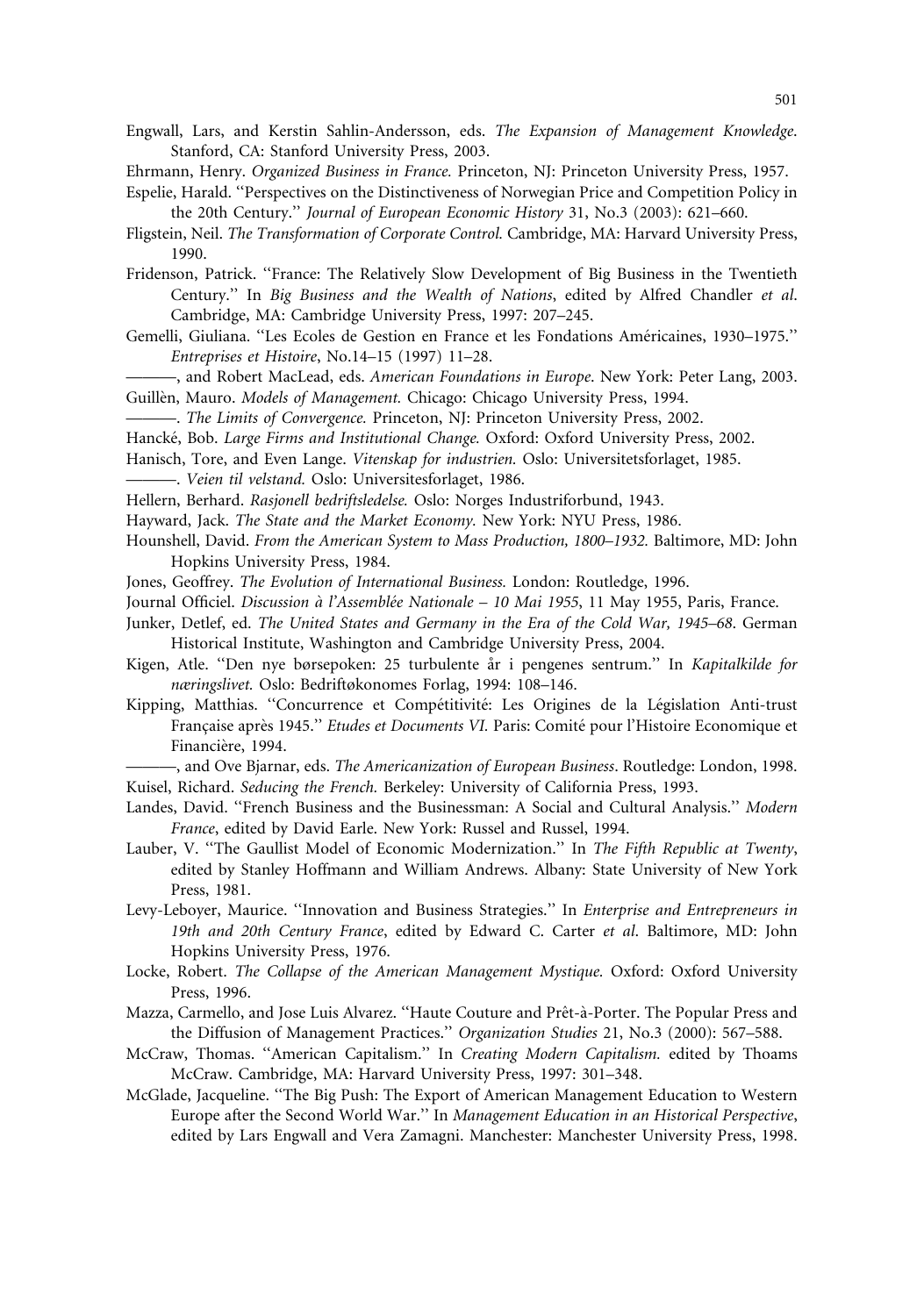- McKenna, Chris, Marie-Laure Djelic, and Antti Ainamo. ''Message and Medium: The Role of Consulting Firms in Globalization and its Local Interpretation.'' In Globalization and Institutions, edited by Marie-Laure Djelic and Sigrid Quack. Cheltenham: Edward Elgar, 2003.
- McLean, Mairi. Economic Management and French Business: From De Gaulle to Chirac. Basingstoke: Palgrave McMillan, 2002.

———, Charles Harvey and Jon Press. Business Elites and Corporate Governance in France and the UK. Basingstoke: Palgrave Macmillan, 2006.

- Meyer, John, John Boli, G. Thomas, and F. Ramirez. ''World Society and the Nation-State.'' American Journal of Sociology 103, No.1 (1997): 144–181.
- Moutet, Aimée. Les logiques de l'entreprise. Paris: Editions de l'EHESS, 1997.
- Myrvang, Christine. "Falkeblikk og styringsteknikk." In Årdal: Verket og bygda 1947–1997, edited by Rolv Petter Amdam et al. Oslo: Det norske samlaget, 1997.
- Myrvang, Christine. ''West of Eden Norwegian Industry in the Shadow of Swedish Grandeur, 1914 to 1940." In The Democratic Challenge to Capitalism, edited by Haldor Byrkjeflot et al. Bergen: Fagbokforlaget, 2001: 151–178.
- Navin, Thomas R., and Marion V. Sears. ''The Rise of a Market for Industrial Securities, 1887– 1902.'' Business History Review 24 (1953): 105–123.
- Norges Industri. ''Speech of Hans Blom Peterson, President of the Federation of Norwegian Industries at the Annual General Meeting of the Federation'' (1928): 21–27.
- Ohmae, Kenichi. The Borderless World. New York: Harper Business, 1990.
- Olsen, Kristian. Anker. Norsk Hydro 1905–1955. Oslo: Norsk Hydro, 1955.
- Orléan, André. Le Pouvoir de la Finance. Paris: Editions Odile Jacob, 1999.
- Pilhon, Dominique, and Jean-Pierre Ponssard. La Montée en Puissance des Fonds d'Investissements. Paris: Documentation Française, 2002.
- Powell, Walter, and Paul DiMaggio, eds. The New Institutionalism in Organizational Analysis. Chicago: University of Chicago Press, 1991.
- Rinde, Harald. "Tur retur Alcan." In Årdal 1947–1997, edited by Rolv Petter Amdam et al. Oslo: Det norske samlaget, 1997: 133–163.
- Roe, Mark. Strong Managers, Weak Owners. Princeton, NJ: Princeton University Press, 1994.
- Rostow, Walt. The Stages of Economic Growth. Cambridge: Cambridge University Press, 1960.
- Roy, William. Socializing Capital. Princeton, NJ: Princeton University Press, 1997.
- Sahlin-Andersson, Kerstin, and Tina Hedmo. "Från spridning till reglering: MBA modellens utbredning och utvekling i Europa.'' Nordiske Organisasjonsstudier 2, No.1 (2000): 9–34.
- Schröter, Harm. Americanization of the European Economy. Dordrecht: Springer, 2005.
- Sejesterd, Francis. ''Capitalism and Democracy: A Comparison between Norway and Sweden.'' In The Democratic Challenge to Capitalism, edited by Haldor Byrkjeflot, Sissel Myklebust, Christine Myrvang and Francis Sejersted. Bergen: Fagbokforlaget: 87–119.
- Servan-Schreiber, Jean-Jacques. Le Défi Américain. Paris: Denoël, 1967.
- Sklar, M. Corporate Reconstruction of American Capitalism, 1890–1916. New York: Cambridge University Press, 1988.
- Sogner, Knut. "Makt over beslutningene." In Kapitalistisk demokrati, edited by Sverre Christensen et al. Oslo: Gyldendal, 2003: 13–66.
- Stonehill, Arthur. Foreign Ownership in Norwegian Enterprises. Oslo, Statistisk sentralbyrå, 1965.
- Sutton, Francis, Seymor E. Harns, Carl Kaysen and James Tobin. The American Business Creed. Cambridge, MA: Harvard University Press, 1956.
- Taylor, G. ''The Rise and Fall of Antitrust in Occupied Germany.'' Prologue 11 (1979): 23–29.
- Weber, Max. Economy and Society. Berkeley: University of California Press, 1978.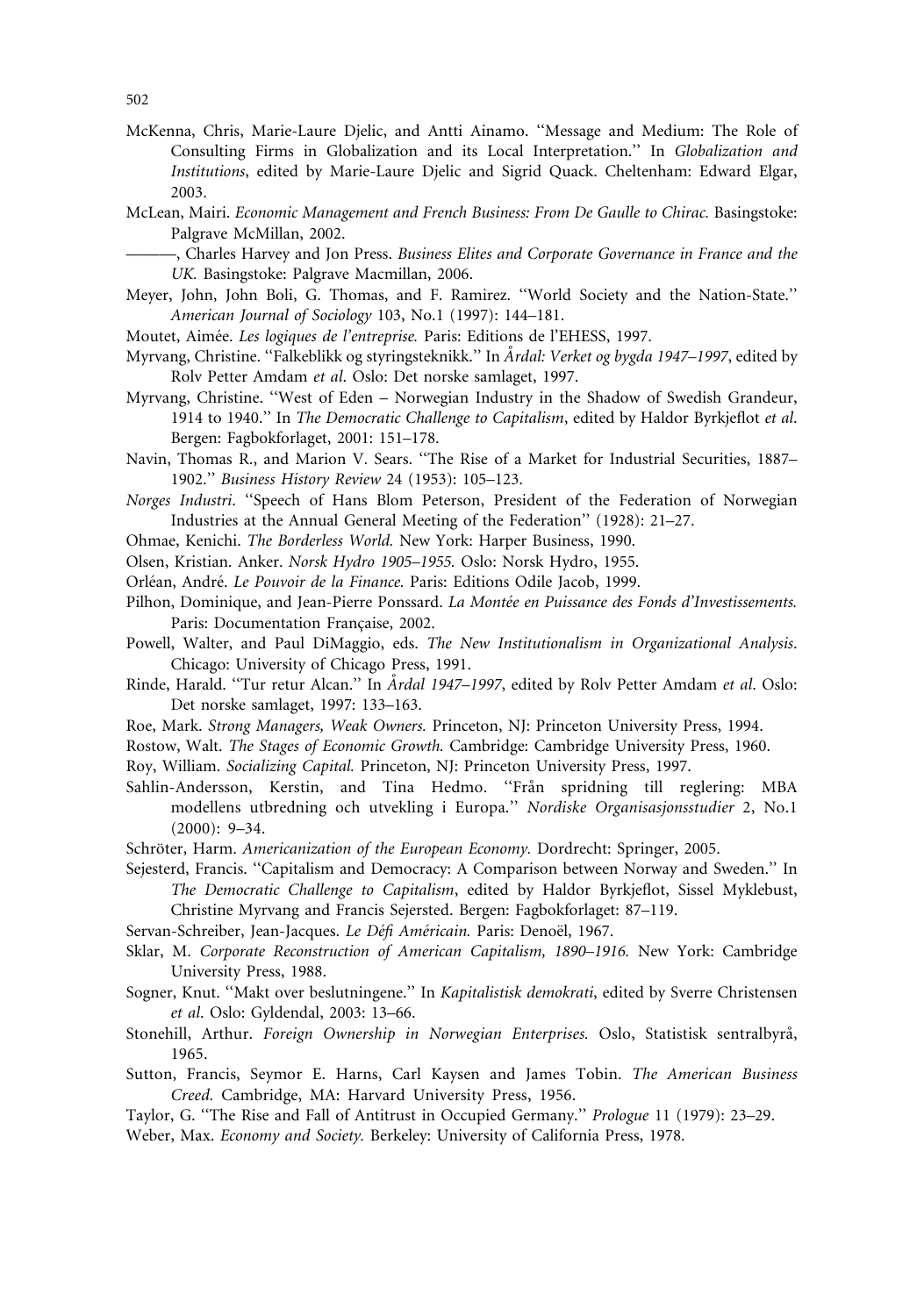Zeitlin, Jonathan, and Gary Herrigel, eds. Americanization and its Limits. Oxford: Oxford University Press, 2000.

Zysman, John. Political Strategies for Industrial Order. Berkeley: University of California Press, 1977.

#### **Notes**

- 1 Weber, Economy and Society.
- 2 Berghahn, Americanization; Djelic, Exporting the American Model; Zeitlin and Herrigel, Americanization; Junker, The United States and Germany; Schröter, Americanization.
- 3 Rostow, The Stages of Economic Growth; Ohmae, The Borderless World.
- 4 Powell and DiMaggio, The New Institutionalism; Meyer et al., "World Society and the Nation State.''
- 5 Kuisel, Seducing the French; Guillèn, Models of Management.
- 6 Berghahn, Americanization; Amdam, Management Education and Competitiveness; Djelic, Exporting the American Model; Kipping and Bjarnar, The Americanization of European Business; Zeitlin and Herrigel, Americanization; Engwall and Sahlin-Andresson, The Expansion of Management Knowledge.
- 7 Sklar, Corporate Reconstruction; Roy, Socializing Capital.
- 8 Hounshell, From the American System; Chandler, Strategy and Structure.
- 9 Berle and Means, Modern Corporation; Chandler, The Visible Hand.
- 10 Fligstein, The Transformation of Corporate Control; Roy, Socializing Capital; Djelic, Exporting the American Model.
- 11 Chandler, Strategy and Structure; Chandler, Scale and Scope.
- 12 McCraw, ''American Capitalism.''
- 13 Roy, Socializing Capital.
- 14 Navin and Sears, ''The Rise of a Market.''
- 15 Berle and Means, Modern Corporation.
- 16 Sutton et al., The American Business Creed.
- 17 Berghahn, Americanization; Djelic, Exporting the American Model; Kipping and Bjarnar, The Americanization of European Business; Zeitlin and Herrigel, Americanization.
- 18 De Grazia, ''Europeanization and Americanization.''
- 19 Zeitlin and Herrigel, Americanization.
- 20 Ibid., 7–8.
- 21 Taylor, ''The Rise and Fall of Antitrust.''
- 22 Servan-Schreiber, Le Défi Américain.
- 23 Ibid.; Dunning, ''US-owned Manufacturing Affiliates''; McKenna et al., ''Message and Medium.''
- 24 Zeitlin and Herrigel, Americanization; Guillèn, The Limits of Convergence.
- 25 Berghahn, Americanization; Djelic, Exporting the American Model; Engwall and Sahlin-Andresson, The Expansion of Management Knowledge; Amdam et al., Inside the Business Schools.
- 26 Hellern, Rasjonell bedriftsledelse; Moutet, Les logiques.
- 27 Cheffins, ''Will Executive Pay'' on corporate governance; see also Djelic and Sahlin-Andersson, Transnational Governance.
- 28 Levy-Leboyer, "Innovation and Business Strategies"; Hanisch and Lange, Veien til velstand.
- 29 Chandler et al., Big Business; Fridenson, "France"; Sejersted, "Capitalism and Democracy."
- 30 Ehrmann, Organized Business; Sejersted, ''Capitalism and Democracy.''
- 31 Landes, ''French Business.''
- 32 Fridenson, "France," 227.
- 33 Jones, The Evolution of International Business, 42.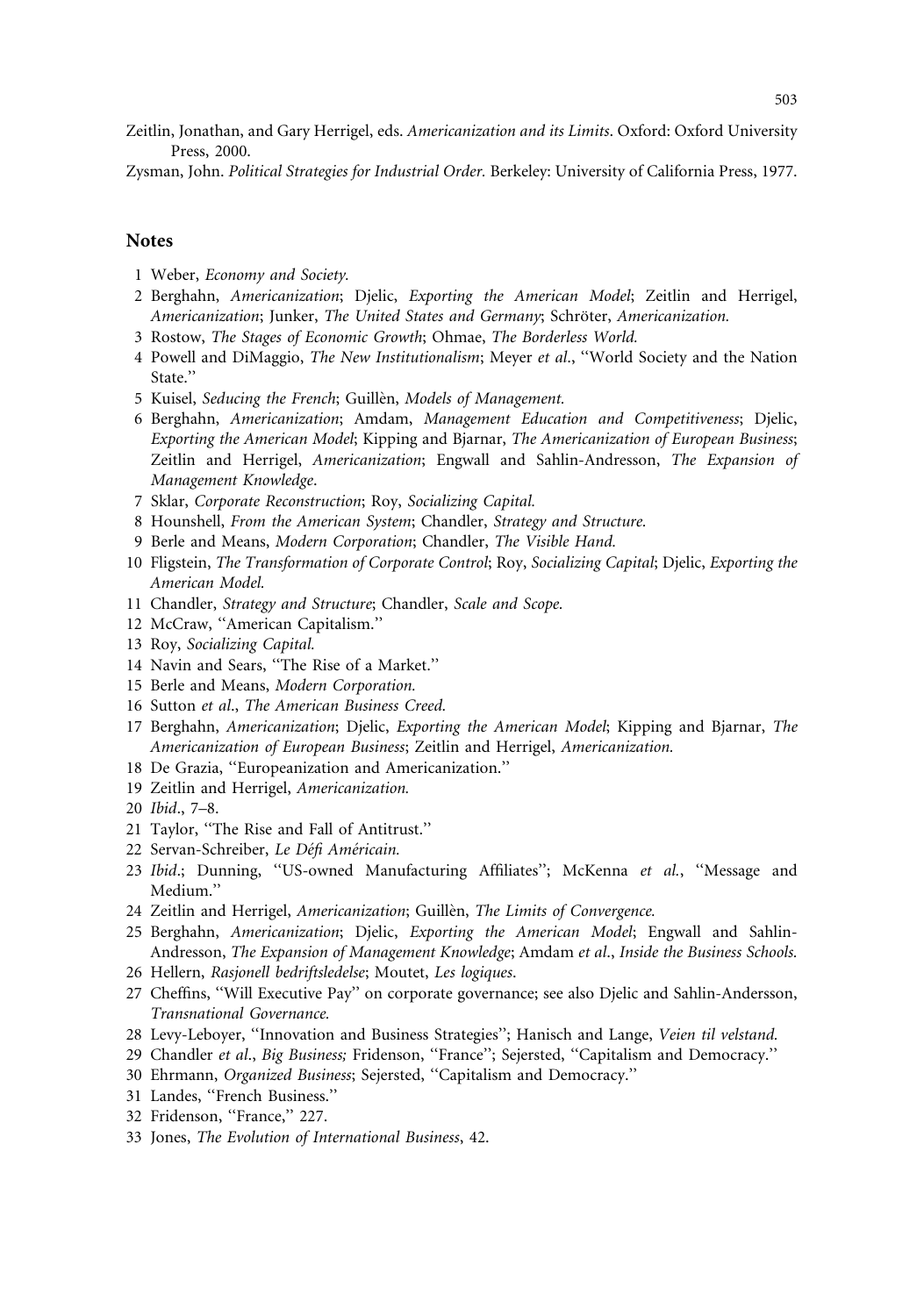- 504
- 34 Stonehill, Foreign Ownership.
- 35 Djelic, Exporting the American Model; McLean, Economic Management and French Business.
- 36 Commissariat Général au Plan, Rapport Général, 12 ff.
- 37 Harold Lubell, ''The French Investment Program: A Defence of the Monnet Plan.'' November 1951, in AN-80AJ/7, Archives Nationales, Paris, France.
- 38 Hayward, The State and the Market Economy; Djelic, Exporting the American Model.
- 39 Djelic, Exporting the American Model; McLean, Economic Management and French Business.
- 40 Claude, La consentration capitaliste.
- 41 Zysman, Political Strategies; Cohen, "France: National Champions in Search of a Mission"; Cassis, Big Business; Hancké, Large Firms.
- 42 Norges Industri, 182.
- 43 Colbjornsen and Sømme, En norsk treårsplan.
- 44 Myrvang, ''West of Eden.''
- 45 Hanisch and Lange, Veien til velstand.
- 46 Børresen, Drømmer av stål; Myrvang, "Falkeblikk."
- 47 Amdam and Bjarnar, ''Regional Business Networks.''
- 48 Hanisch and Lange, Veien til velstand.
- 49 Zysman, Political Strategies; Lauber, "The Gaulist Model."
- 50 Kipping, "Concurrance et Compétivité."
- 51 Djelic, ''Does Europe mean Americanization?''
- 52 Sogner, ''Makt over beslutningene.''
- 53 Myrvang, ''West of Eden.''
- 54 Espeli, ''Perspectives.''
- 55 Rinde, ''Tur retur Alcan.''
- 56 Djelic, Exporting the American Model, 6.
- 57 Ibid.
- 58 Orléan, Le Pouvoir; Pilhon and Ponsard, La Montée.
- 59 Maclean et al., Business Elites and Corporate Governance in France and the UK.
- 60 Hanisch and Lange, Veien til velstand.
- 61 Amdam et al., Årdal.
- 62 Børresen, Drømmer av stål.
- 63 Olsen, Norsk Hydro.
- 64 Stonehill, Foreign Ownership.
- 65 Sogner, ''Makt over beslutningene.''
- 66 Moutet, Les logiques; Hansich and Lange, Vitenskap for industrien.
- 67 Stonehill, Foreign Ownership.
- 68 Journal Officiel.
- 69 Christensen, ''Statlig eierskap.''
- 70 Sogner, ''Makt over beslutningene.''
- 71 Ibid.
- 72 Amdam et al., Inside the Business Schools.
- 73 Sahlin-Andersson and Hedmo, "Från spridning till reglering."
- 74 McKenna et al., "Message and Medium."
- 75 Mazza and Alvarez, ''Haute couture.''
- 76 Boel, The European Productivity Agency.
- 77 McGlade, ''The Big Push.''
- 78 Gemelli and MacLead, American Foundations.
- 79 Gemelli, ''Les Ecoles des Gestion.''
- 80 Servan-Schreiber, Le Défi Américain.